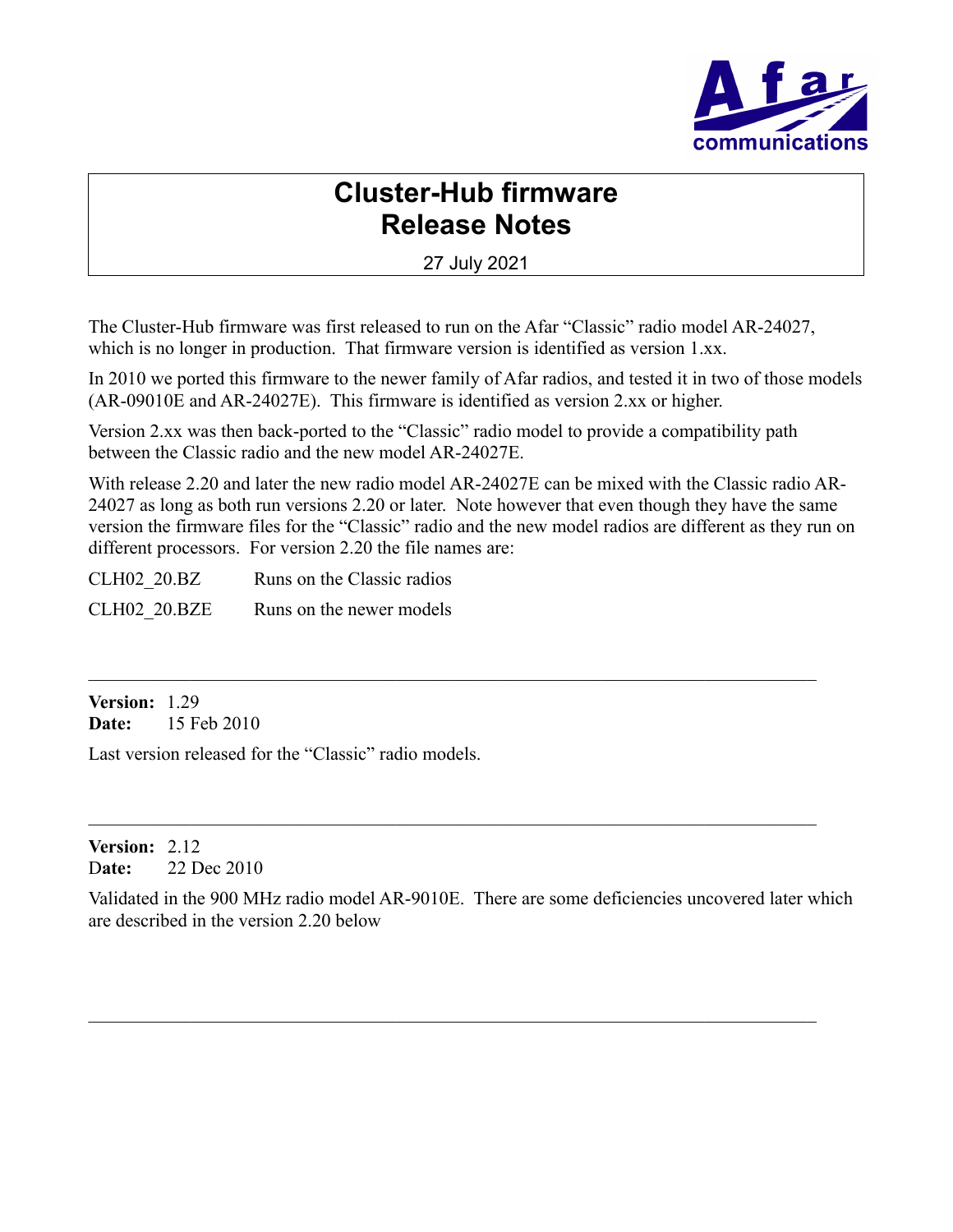**Version:** 2.20 **Date:** 1 Mar 2011

## **Compatibility:**

- 1. Validated in following models: AR-9010E, AR-24027, AR-24027E,
- 2. In the model AR-9010E this version is compatible with version 2.12.
- 3. The two 2.4 GHz models can inter-operate when running this version.

# **New Features:**

1. At the master hub you can now use the "monitor-link" command to monitor all links at the same time by specifying the link number as zero.

# **Problems Fixed:**

- 1. In a two hub system, if the hub with the higher serial number is rebooted, the resulting two-hub cluster does not synchronize properly and oscillates losing and regaining sync. This does not occur when there are three or more hubs.
- 2. With very high traffic on the hub ethernet, some heartbeat packets that were delayed on the LAN were not being rejected. This can result in a slave-hub adjusting its cycle improperly and possibly causing an RF collision.
- 3. With a TDD cycle set to 20 ms the slave hubs reject a high number of heartbeat packets unnecessarily, filling the event log quickly.
- 4. If the master-hub in a cluster was the only one needing to transmit over RF for that cycle, it did not send out the outbound schedule on the Ethernet. This resulted in the slave hubs logging a warning that could quickly fill their event logs.

## **Known problems:**

- 1. The "monitor-link" issued at a remote radio is not working properly. It constantly clears the counts.
- 2. The master hub may not wait for missing inbound packets resulting in discarding packets that arrive later out of order.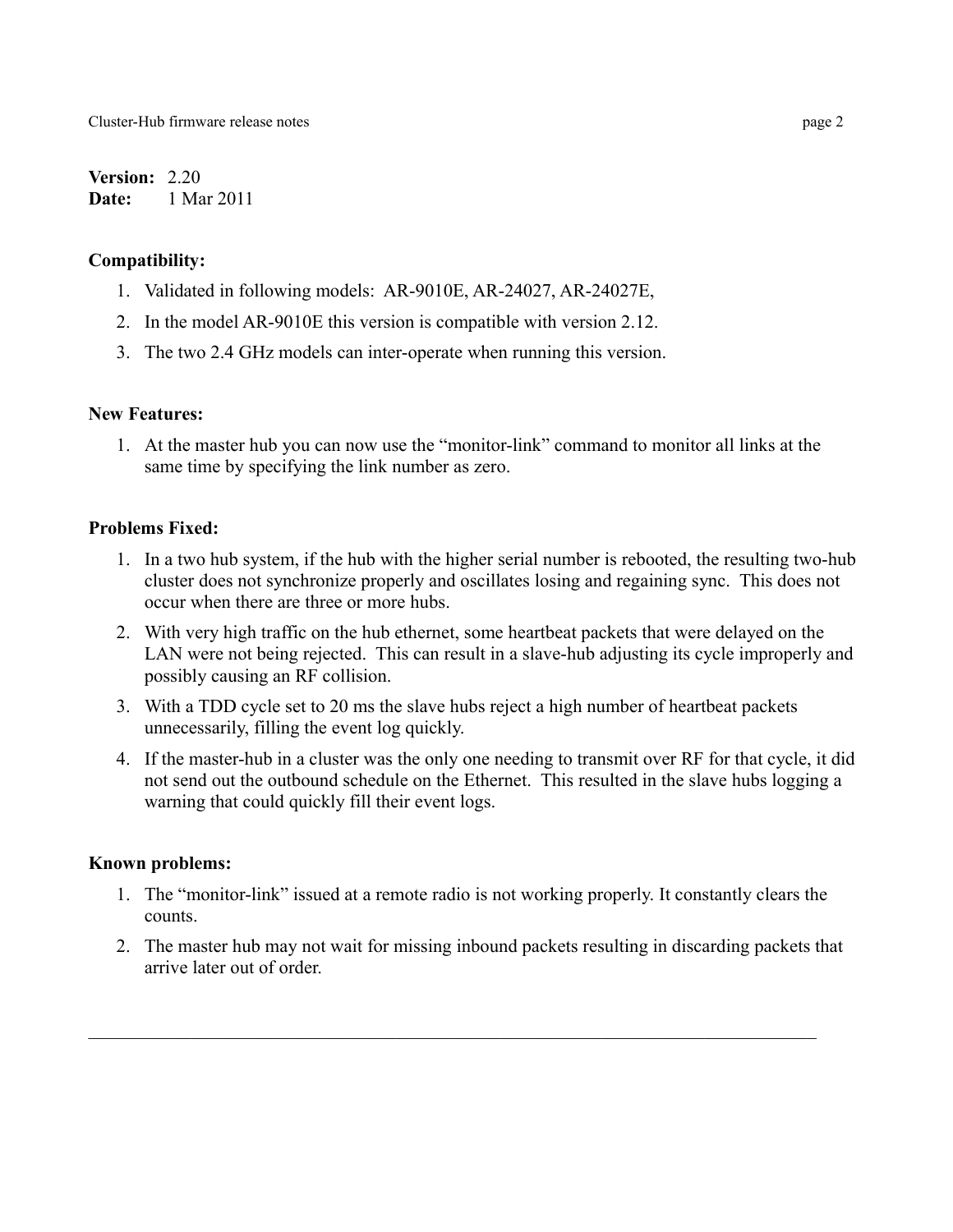**Version:** 3.00 **Date:** 4 May 2011

#### **Compatibility:**

- **1.** Validated in following models: AR-9010E, AR-24027, AR-24027E,
- **2.** All radios must have version 3.xx. Can not be mixed with version 2.xx

## **New Features:**

- 1. Supports networks with up to 16 different clusters automatically selecting one of the cluster masters to act as the clock source for all radios in the multiple clusters. All radios in the multiple clusters then synchronize their cycles to the single clock.
- 2. Each hub dynamically measures the Ethernet transit time from the clock master. It then offsets its cycle to cancel the effects of this transit time.
- 3. Improved filtering of the cycle period errors, both for hub synchronization and the remote radio synchronization over RF, resulting in much tighter synchronization with less probability of RF collisions.

#### **Problems Fixed:**

1. Fixed the known problems listed for version 2.20

**Version:** 3.01 **Date:** 20 May 2011

#### **New Features:**

The highest value for the "max-response-bytes" in the UDP interface was limited to the maximum size of an Ethernet packet resulting in the radio responses to certain commands to get truncated. Now the highest value was increased to 65521 bytes. These "jumbo" UDP packets are fragmented into multiple Ethernet packets by the IP stack and reassembled on the host side.

 $\_$  , and the set of the set of the set of the set of the set of the set of the set of the set of the set of the set of the set of the set of the set of the set of the set of the set of the set of the set of the set of th

## **Problems Fixed:**

- 1. Hub radios check for consistency in their configuration (cycle period, split, priority) against other hub radios in the same LAN and report any conflicts in the event log and "show"command. The message text did not match the conflict type.
- 2. Issuing the "load-configuration"command on a hub radio with multiple remotes, could, on occasion, cause the radio to reboot.

 $\_$  , and the set of the set of the set of the set of the set of the set of the set of the set of the set of the set of the set of the set of the set of the set of the set of the set of the set of the set of the set of th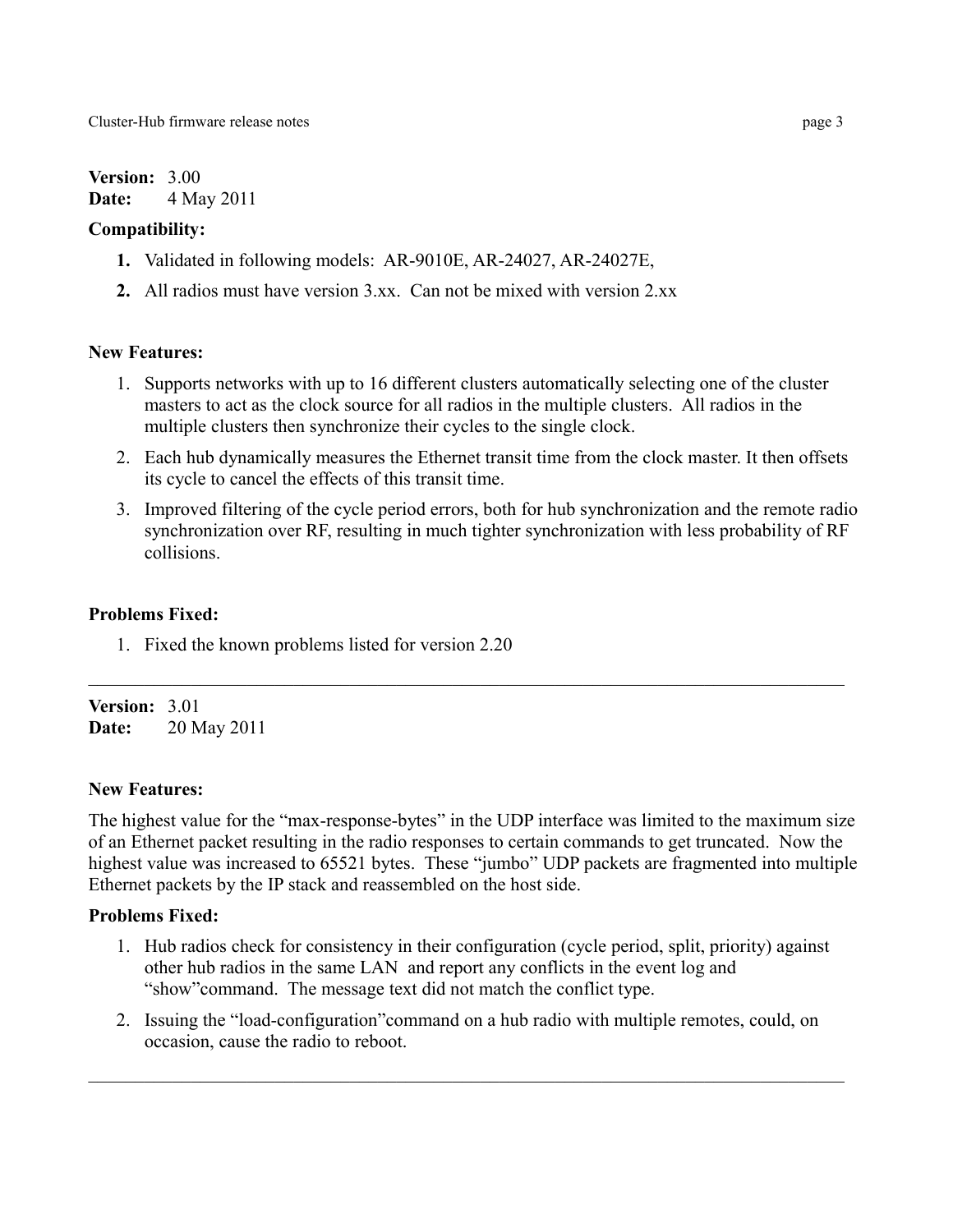# **Version:** 3.02 **Date:** 10 Oct 2011

# **Problems Fixed:**

- 1. The cluster synchronization over Ethernet did not work properly when the nominal Ethernet delay between the synchronization master and a slave hub exceeded  $\sim$ 55 us. Now it supports delays on the Ethernet of up to  $\sim$ 250 us.
- 2. When a radio restarts its resynchronization over the Ethernet it could lose a buffer. After many of those events the radio would reboot.
- 3. For the 900 MHz models the maximum allowed transmit power is now 26 dBm. With previous max of 27 dBm, the transmitter power amplifier could get damaged when transmitting into a reactive load.

# **Known Problems:**

The network-id in the node command is erroneously being truncated to 8 bit wide (fixed in 3.04).

There is a potential for a memory leak if you use the UDP command interface and issue commands that result in replies that use jumbo UDP packets. See fix in version 3.16

# **Version:** 3.03 **Date:** 2 Aug 2012

# **New Features:**

Increased the maximum transmit power in the 900 MHz model back to 27 dBm (it had been limited to 26 dBm in October 2011 to prevent damage to the Power Amplifier). All new shipments of the 900 MHz radios have a different last stage Power Amplifier (PA) which is not susceptible to break under reactive loads and provides a cleaner signal. You can issue the "version" command to find which model you have:

Hardware Type: 256x-00A4 (Original 900 MHz with weaker PA - power limited to 26 dBm) Hardware Type: 256x-00A6 (Improved 900 MHz model with stronger PA)

Compatibility Issues: Version 3.03 runs on all radio models and identifies the different 900 MHz hardware types. It allows you to set a transmit power in the range of 0 to 27 dBm. However, if the hardware is the original 900 MHz model (with a weaker PA) it clips the maximum power to 26 dBm.

Earlier software versions do not recognize the new hardware type and do not run properly if back loaded into the new 900 MHz radio models.

# **Problems Fixed:**

The switching power supply in all model radios (except the Classic) could create noise in VHF channels around 120 to 180 MHz. This could interfere with a "walkie-talkie" operating in close proximity to the Afar radio. With this version the power supply switching frequency is dithered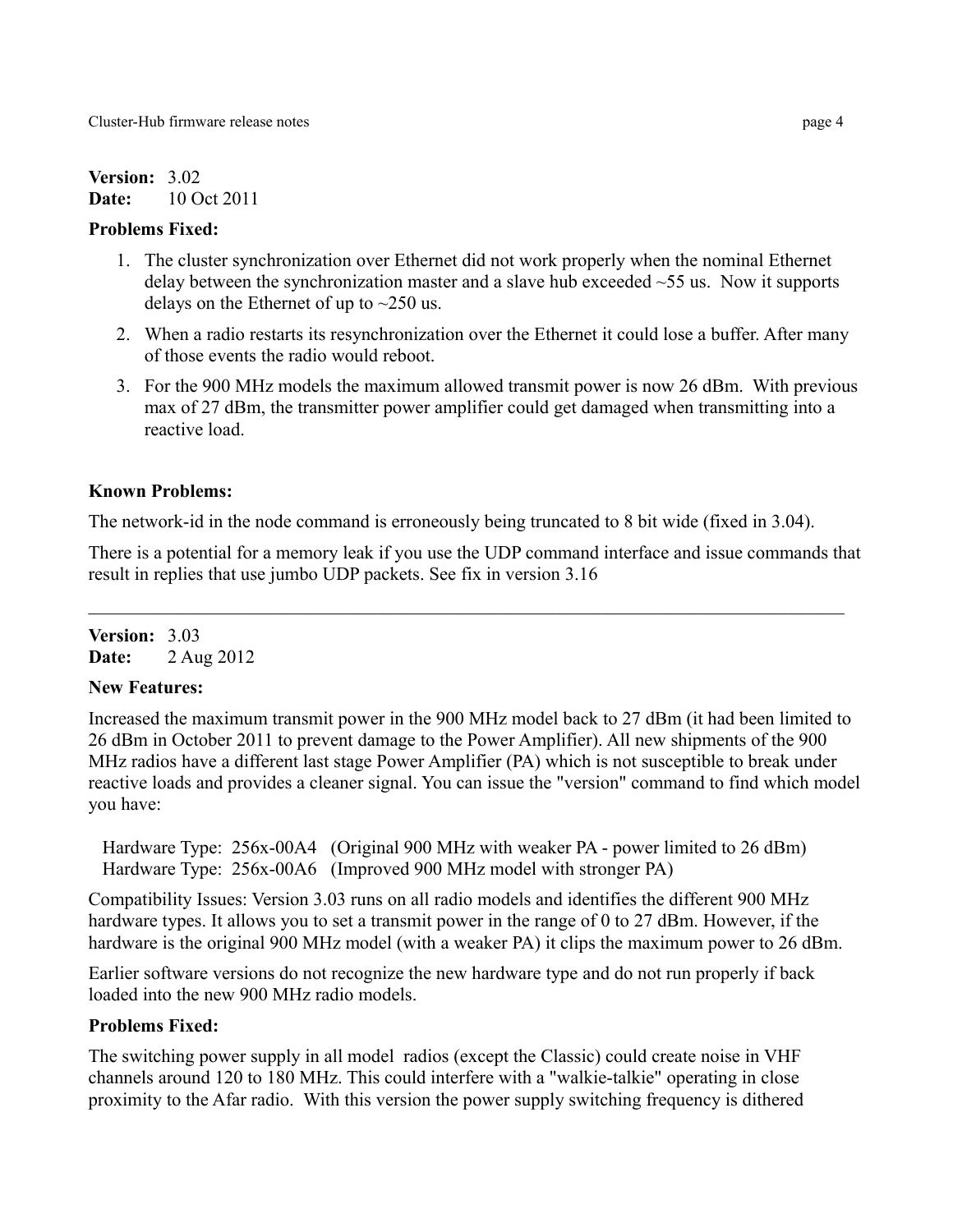randomly which eliminates the energy in the harmonics that were causing this problem.

#### **Known Problems:**

In a cluster with more than 2 hubs, the third and subsequent hubs has difficulty synchronizing to the existing heartbeat. Fixed in version 3.05

The network-id in the node command is erroneously being truncated to 8 bit wide (fixed in 3.04).

There is a potential for a memory leak if you use the UDP command interface and issue commands that result in replies that use jumbo UDP packets. See fix in version 3.16

 $\_$  , and the set of the set of the set of the set of the set of the set of the set of the set of the set of the set of the set of the set of the set of the set of the set of the set of the set of the set of the set of th

**Version:** 3.04 **Date:** 25 Oct 2012

#### **Problems Fixed:**

The network-id in the node command was erroneously being truncated to 8 bit wide. Now it accepts and stores full 32-bits.

Opening and closing Telnet or Econ sessions with the radio caused a slow memory leak. After many of those events, the radio might stop responding to pings and eventually reboot.

#### **Known Problems:**

In a cluster with more than 2 hubs, the third and subsequent hubs has difficulty synchronizing to the existing heartbeat. Fixed in version 3.05

There is a potential for a memory leak if you use the UDP command interface and issue commands that result in replies that use jumbo UDP packets. See fix in version 3.16

**Version:** 3.05 **Date:** 3 Nov 2012

#### **Problems Fixed:**

In a cluster with more than 2 hubs, the third and subsequent hubs had difficulty synchronizing to the existing heartbeat. This was introduced in version 3.03, worked better in version 3.02. It is now fixed.

#### **Known Problems:**

There is a potential for a memory leak if you use the UDP command interface and issue commands that result in replies that use jumbo UDP packets. See fix in version 3.16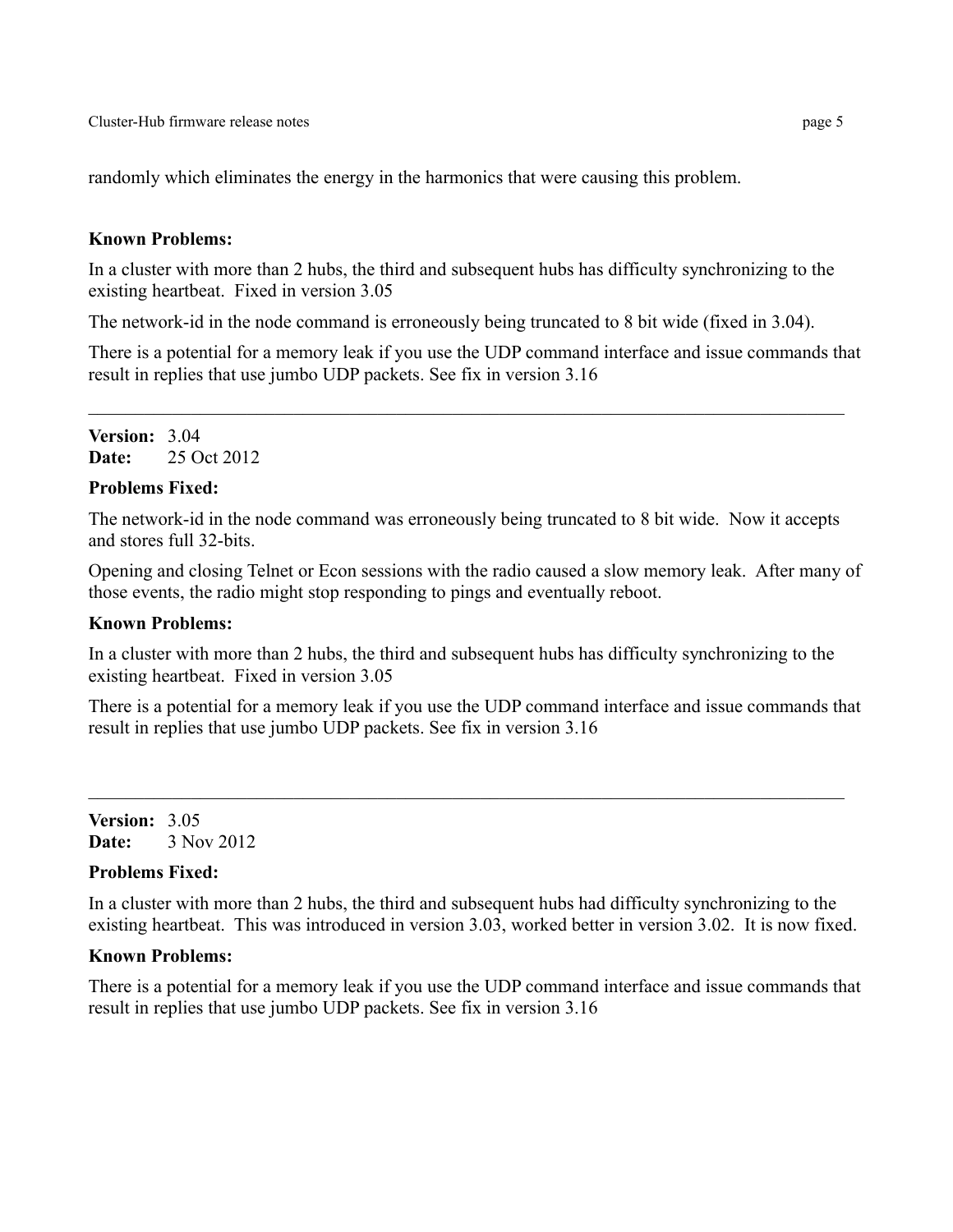# **Version:** 3.10 **Date:** 13 Aug 2013

## **New Features:**

- 1. The DHCP parameter in the IP command now accepts specifying the port (local-only or radioonly) where to look exclusively for a DHCP server. Previously, you could only turn DHCP "on", and the radio would look for a server on both ports. The value "on" is still allowed.
- 2. You can now specify the "min-cluster-size" in the node command. This allows to configure hubs such that, if they become disconnected from the LAN, they shut down the RF transmissions instead of creating a new cluster and collide with the other hubs. The value of 0 disables this feature and keeps compatibility with previous versions.

# **Problems Fixed:**

- 1. The "load factory" command could induce an immediate reboot due to the single node timeout feature being turned on. Now it resets the reboot timeout first and no reboot happens.
- 2. In the command ">display-config factory", the dhcp-client field was incorrectly displaying the current value instead of the factory default (off).

# **Known Problems:**

There is a potential for a memory leak if you use the UDP command interface and issue commands that result in replies that use jumbo UDP packets. See fix in version 3.16

 $\_$  , and the set of the set of the set of the set of the set of the set of the set of the set of the set of the set of the set of the set of the set of the set of the set of the set of the set of the set of the set of th

# **Version:** 3.11 **Date:** 21 Aug 2013

# **Problems Fixed:**

- 1. When a remote is getting out of range of the cluster, the master hub could queue a "link management packet" to that remote and later find that no hubs are covering it. That packet was not transmitted and was not being freed resulting in a slow buffer leak which, over time, would eventually cause the master hub to run out of memory and reboot.
- 2. On power up a remote radio seemed vulnerable to some Ethernet packets that were failing a consistency check and causing the radio reboot. This condition now logs an event but does not reboot the radio.
- 3. The ">download" command, if given a file that did not exist, could cause the radio to reboot.
- 4. If a hub with an incompatible software is present in the same cluster, the radios issue a warning (in the "show" command) and do not attempt to synchronize. If you then turned off the hub with the incorrect software the other hubs failed to recognize that the problem had been removed and would not synchronize until rebooted.

## **Known Problems:**

There is a potential for a memory leak if you use the UDP command interface and issue commands that result in replies that use jumbo UDP packets. See fix in version 3.16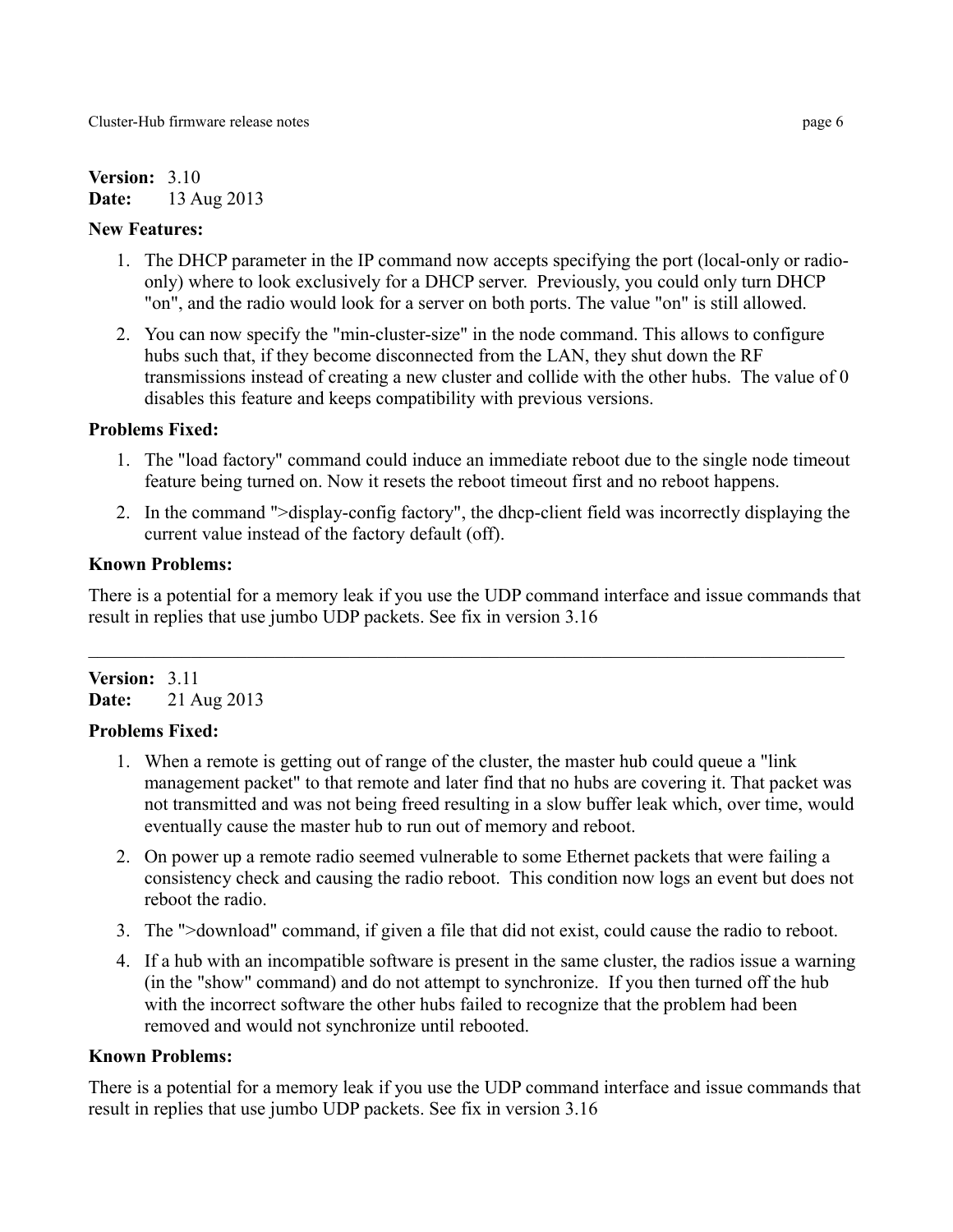#### **Version:** 3.12 **Date:** 27 Oct 2013

#### **New Features:**

1. Added a new parameter to "rf-receive-setup" command: "disconnect=boolean". When set to 1 a remote radio will disconnect from the current cluster and start looking for a new parent right away. When set to 0 (or not specified), a remote radio changes the channels or antennas but stays attached to the current cluster. This is useful if that one cluster has hubs set to transmit on two channels, in which case the radio stays attached. If there are no hubs in the same cluster transmitting on the new frequency, the remote radio times out after 1 second, only then tries to attach to a new cluster.

## **Problems Fixed:**

- 1. The algorithm to compute the delays over the Ethernet (used in the synchronization of all the hubs), has a window of acceptable jitter for a new heartbeat packet to be accepted for averaging. That window was too narrow and after a few packets missing it, it could cause the clock to drift and then force the slave-hub to restart the synchronization. This would be seen as a "Dropped hub" event logged by the hub master followed a few seconds later by adding that hub back again.
- 2. There was a warning event being logged erroneously in the IP stack ("Bad free of MESS..."). This was being seen when the radio received and processed a PING or an ARP for example.

## **Known Problems:**

There is a potential for a memory leak if you use the UDP command interface and issue commands that result in replies that use jumbo UDP packets. See fix in version 3.16

**Version:** 3.14 **Date:** 29 Oct 2013

Changed the default of the "disconnect" parameter for "rf-receive-setup" (added in version 2.12). Now, if not specified and the channel or antenna changed, the remote radio automatically disconnects from the current cluster and starts looking for a new one right away. You can override this default with the parameter "disconnect=0", which prevents the automatic disconnect.

#### **Problems Fixed:**

When a new IP address was obtained though DHCP, the IP stack was not being initialized correctly and the radio might not respond to IP packets sent to that address right away.

#### **Known Problems:**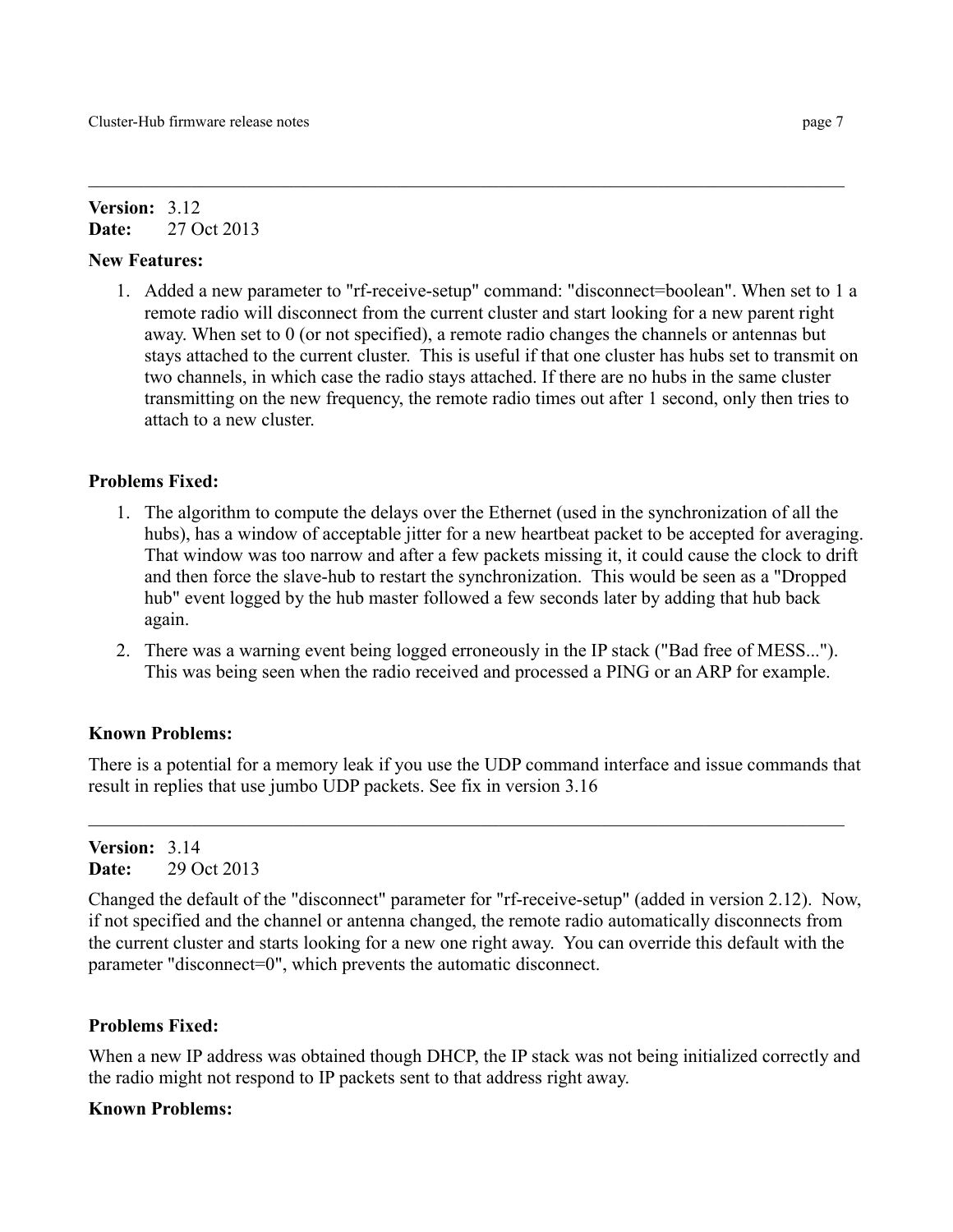There is a potential for a memory leak if you use the UDP command interface and issue commands that result in replies that use jumbo UDP packets. See fix in version 3.16

**Version:** 3.15 **Date:** 10 Dec 2013

## **Known problems:**

Memory leak (applies to previous version): When the radio is functioning as the cluster master, under some conditions, it may experience a memory leak (see fix in version 3.16). This can be tracked with the "memory" command which displays various parameters regarding the free memory pool status.

```
Memory information:
   1059 allocated buffers, 5 fragments
1211552 total free bytes, largest fragment = 1202720
```
Over time the number of allocated buffers and fragments increases, while the size of the largest fragment decreases. Once the size of the largest free fragment is too low the software can not allocate memory and it reboots.

In this version we added the "monitor-memory"command which continuously displays the above values and adds tracking the number of the IP stack memory allocations and releases from/to the memory pool, as well as events with troubleshooting information to help track this incident.

## **Problems Fixed:**

- 1. If a remote radio misses receiving an outbound data packet sent to the Ethernet broadcast address, a subsequent packet (received correctly) could stay stuck in the radio (waiting for the missing packet), either indefinitely or until a new broadcast packet arrived. Now the timeout of about 300 ms works and releases those packets.
- 2. When a remote radio is in range of more than 4 hubs, the "monitor-coverage" command at the master hub (which displays the signal strengths of up to 4 hubs) was displaying its information incorrectly.
- 3. If you turn on DHCP mode and the radio already had an IP address, the radio did not immediately request a new IP address from a server. It would instead wait until the address had to be renewed, only then would change the IP address. Now it requests a new IP address right away.
- 4. For the 900 MHz models using an older RF board version, the maximum transmit power is now capped at 24 dBm (even though the command accepts values up to 27). With higher power levels the transmitter power amplifier could get damaged when transmitting into a reactive load. This does not apply to the newer RF board revision which can transmit the full 27 dBm. The software recognizes which board is installed and only caps the power for the older version. You can identify the board in your radio in the power up banner (or with the "version" command) as follows:

Hardware type: xxxx-00A4 (older RF Board version)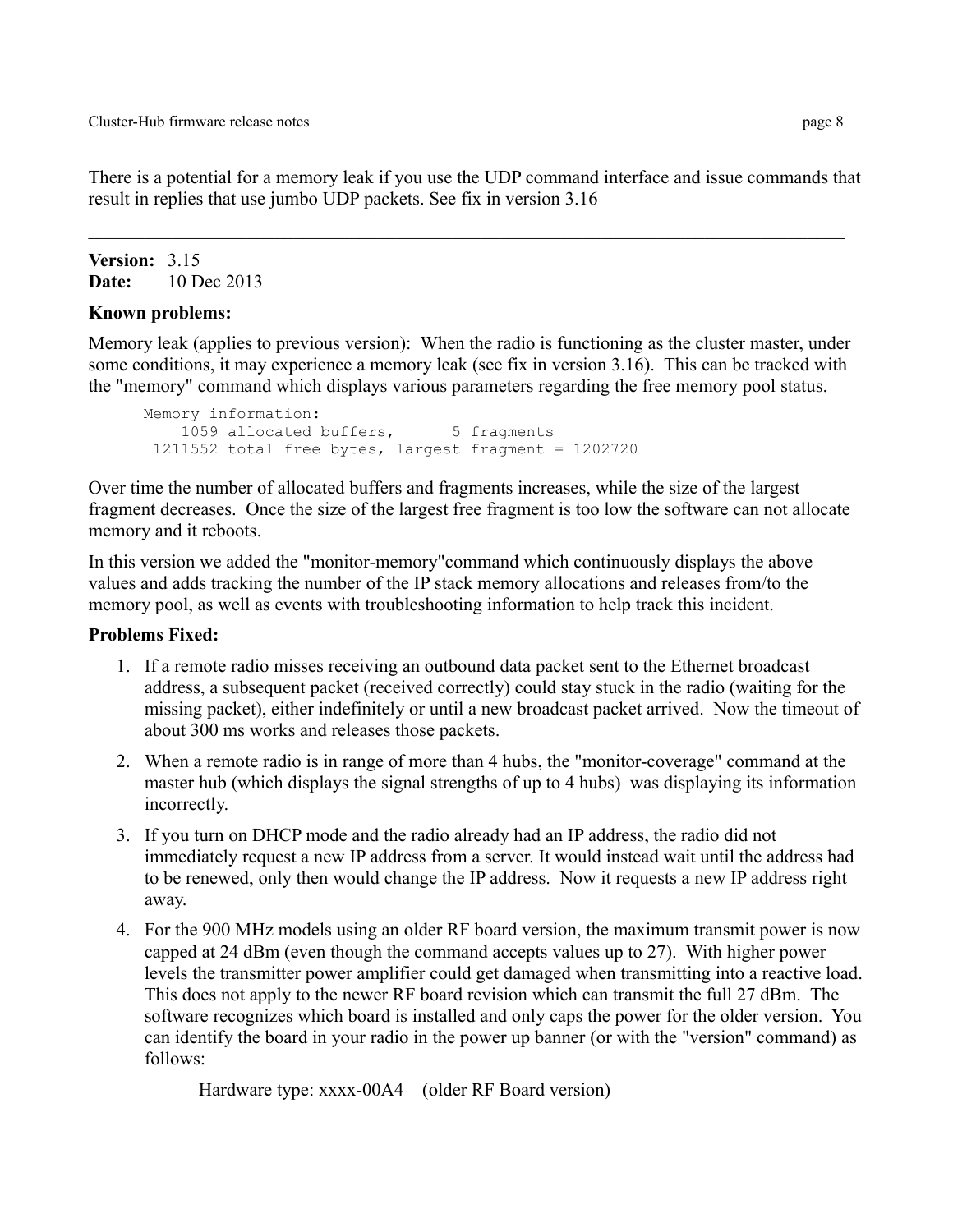Hardware type: xxxx-00A6 (newer RF Board version)

# **Version:** 3.16 **Date:** 20 Feb 2014

## **Problems Fixed:**

- **1.** Memory leak: when using the UDP command interface, if you set the max-response-bytes to a large number and issue a command that results in a reply that makes use of jumbo UDP packets (larger than 1500 bytes), the integrity of the free memory pool becomes compromised. This was reflected as a slow decrease of free available memory, or a sudden drop of available free bytes down to 0 (both shown with the "memory" command). This has been fixed.
- **2.** With the Ethernet running at 10 Mbps long packets could be received with a frame error and discarded (with an entry in the event log). This was due to a clock tolerance setting which was now increased to correct the issue.
- **3.** With the Ethernet running at half duplex a packet collision would result in an incorrect event being logged indicating an error in the packet Time of Arrival. This event is no longer logged.

## **Version:** 3.17 **Date:** 24 Oct 2014

## **Problems Fixed:**

When the number of hubs in the cluster matched its maximum allowed value (which is shown in the "show" command), and there were no remotes, then broadcast packets were not being transmitted over RF. This could result in the broadcast queue to fill up, and the master radio to log a warning event. Now, while there are no remotes, the master hub discards all broadcast packets so the broadcast queue remains empty until a remote is accepted into the cluster.

The cycle split computation (in auto mode) was not taking into account bytes that had been pulled out of the transmit queues but not yet transmitted over RF. When there is inbound traffic this could cause an unnecessary extra delay in the transmission of outbound packets.

The computation of slots to assign to a remote was slightly underestimated. Under some conditions it could result in assigning a single slot when the remote minimum number was 2. This would result in the remote logging an error, and not transmitting in that cycle.

The engineering command to show the transmit queues (dtq) now only runs in the master hub, as it was intended. Also, it now shows the number of bytes that have moved out of the transmit queues but are waiting to be transmitted.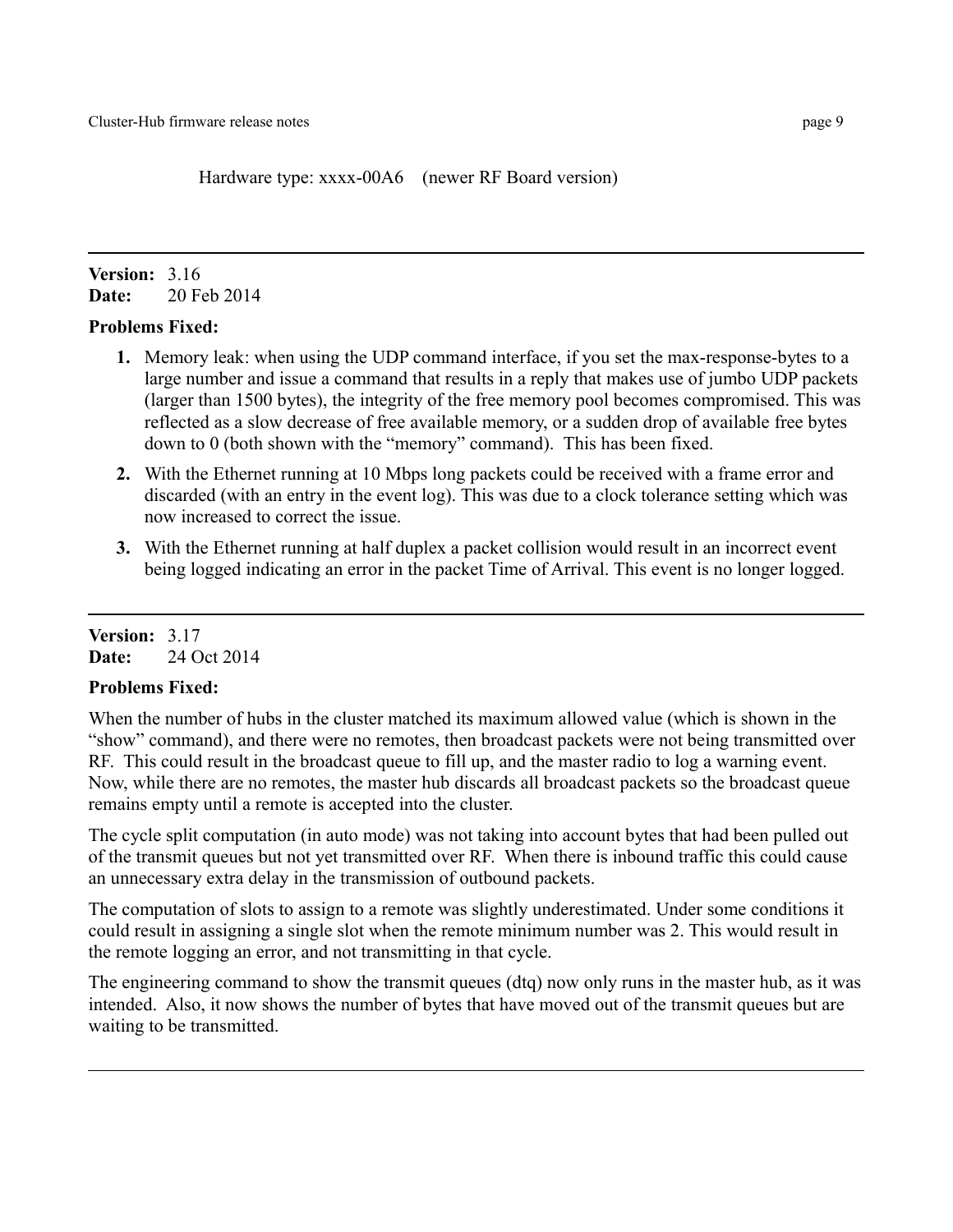**Version:** 3.18 **Date:** 17 Sep 2015

#### **New Features:**

Added a parameter "block-remote-broadcast" to the ethernet command. If "on" then the master-hub will NOT re-transmit (to other remotes) broadcast packets received from a remote. If your system never requires remote to remote communications, this prevents the unnecessary broadcast of packets over RF to reach every remote.

## **Problems Fixed:**

While a hub has no remotes, when it receives a broadcast packet it was incorrectly logging an error event ("215 Plan Ahead Error 13"). This causes no harm. It was a side effect from a fix in version 3.17 where we flush those broadcast packets while the unit has no remotes.

Improved the backoff timing when collisions occur due to many new nodes joining the network simultaneously.

In the process of joining a cluster a remote was not checking if the cycle schedule packet was coming from the selected cluster. If there were two clusters within range, on the same channel (which the design should avoid), this could slow down the attachment process.

#### **Known Problems:**

When performing a code download over a telnet connection in a fast LAN, you may see "S-rec length" error" leading to an unusable file. The workaround is to configure your terminal emulator to insert a delay after each line of text pushed down to the radio. A delay of 1 ms per line makes the problem go away. This problem also appears in older versions.

**Version:** 3.19 **Date:** 6 Nov 2015

## **New Features:**

When a remote attaches to a new cluster, it now immediately transmits over RF, to the new cluster, ethernet packet(s) with the source address set as each of the stations in its LAN. The cluster hubmaster broadcasts these packets on its LAN which triggers the network fabric to re-route packets to the remote stations in their new place in the network.

Below is a lengthier explanation for this change:

The feature addresses the issue created by mobility where your equipment on the train changes its place in the network from one cluster to another.

Between the trackside hub radios (made up of various clusters) and your central computer there will be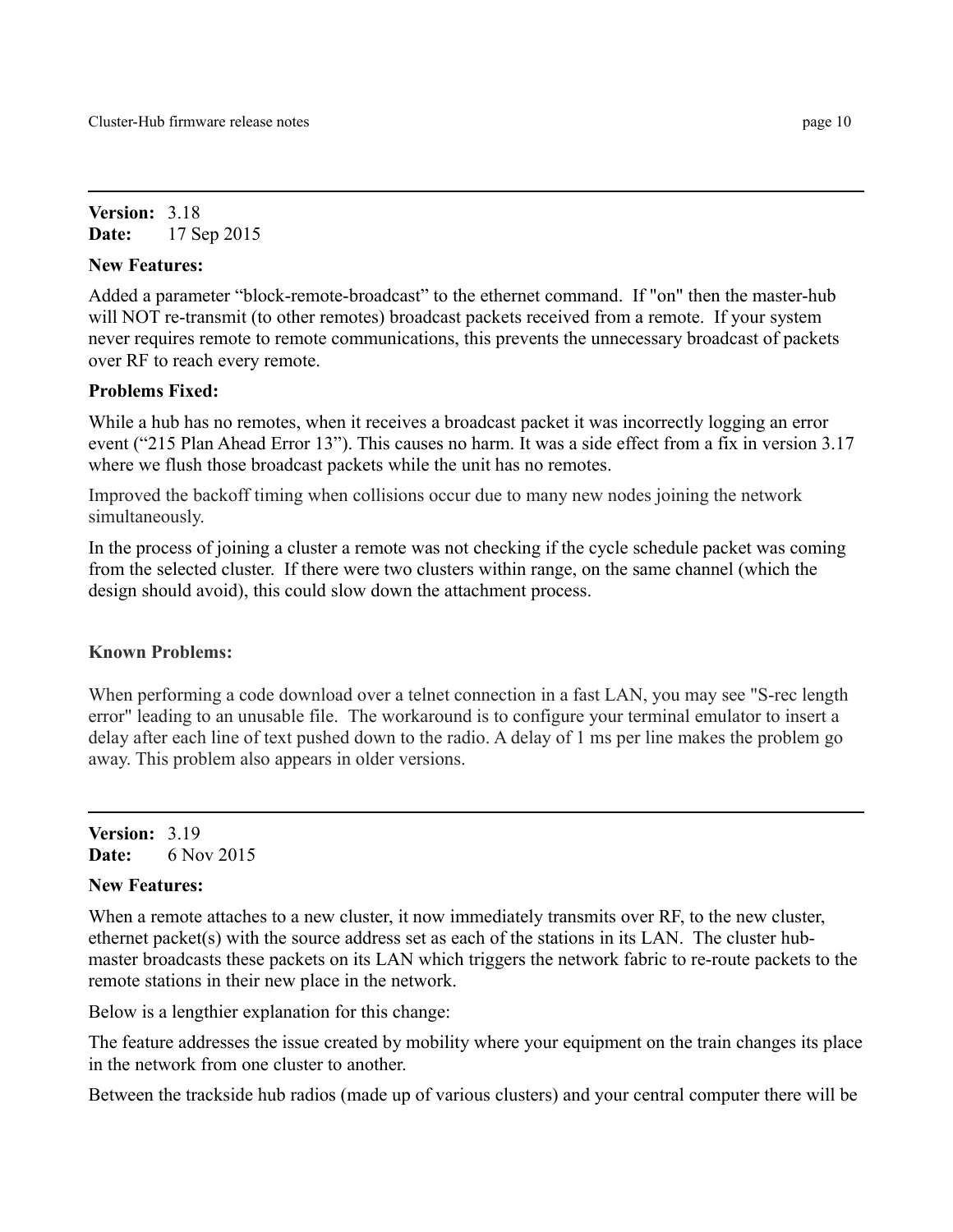a "network fabric" made of various Ethernet switches. When your central computer sends a packet to your equipment on the train, that packet makes its way, across the network fabric, to the cluster-hub that the train is associated with. The network fabric has learned which cluster that is from previous inbound traffic and routes the packet appropriately.

Now the train moves to a new cluster. The Ethernet switches in the fabric do not know this. The central computer sends a packet to the equipment on that train and the network fabric routes it to the old cluster. That outbound packet never reaches the train. Eventually your equipment on the train sends an inbound packet to the central computer. As it makes its way through the network fabric, the Ethernet switches along the way learn its new location in the network. Now, future outbound packets will be routed to the new cluster.

This new feature speeds up this re-learning process. As soon as a train attaches to a new cluster, the radio train sends a "proxy" Ethernet packet for each equipment in the train. These packets have the Ethernet source address of your equipment (not the radio). The hub master of the new cluster broadcasts them on the LAN. The network fabric now learns the new position of that train equipment right away. These packets have a zero length payload, make their way through the various switches which use them to update their switching tables, but are discarded by any other equipment.

You may actually address this mobility issue in a different way, for example having separate computers managing each cluster and actively participating in the hand-off before changing channels on the train. Even if you do handle this in a different way, these proxy packets cause no harm.

#### **Problems Fixed:**

Open and closing an Econ session on a radio, might, on occasion, result in a buffer leak. After many of those occurrences (more than 150) the radio could then run out of buffers at which time it would reboot.

The master hub would drop a slave-hub from its list if two consecutive status packets from the slave hub were dropped on the Ethernet. This should be very unusual but the timeout was increased and now the slave hub is only dropped after four consecutive packets are dropped.

An error in processing the response to an ARP request could cause an unexpected reboot of the radio. The error is now detected in time to allow the radio to place an entry in the event log and continue running.

**Version:** 3.20 **Date:** 9 Jun 2016

#### **Problems Fixed:**

On some radios, the commands "spectrum-analysis" and "time-analysis" could erroneously display a noise pulse every 500 ms. This has been corrected.

The event "212 Other hub on same channel (Mastr …)" could be logged incorrectly when transitioning from one cluster to the next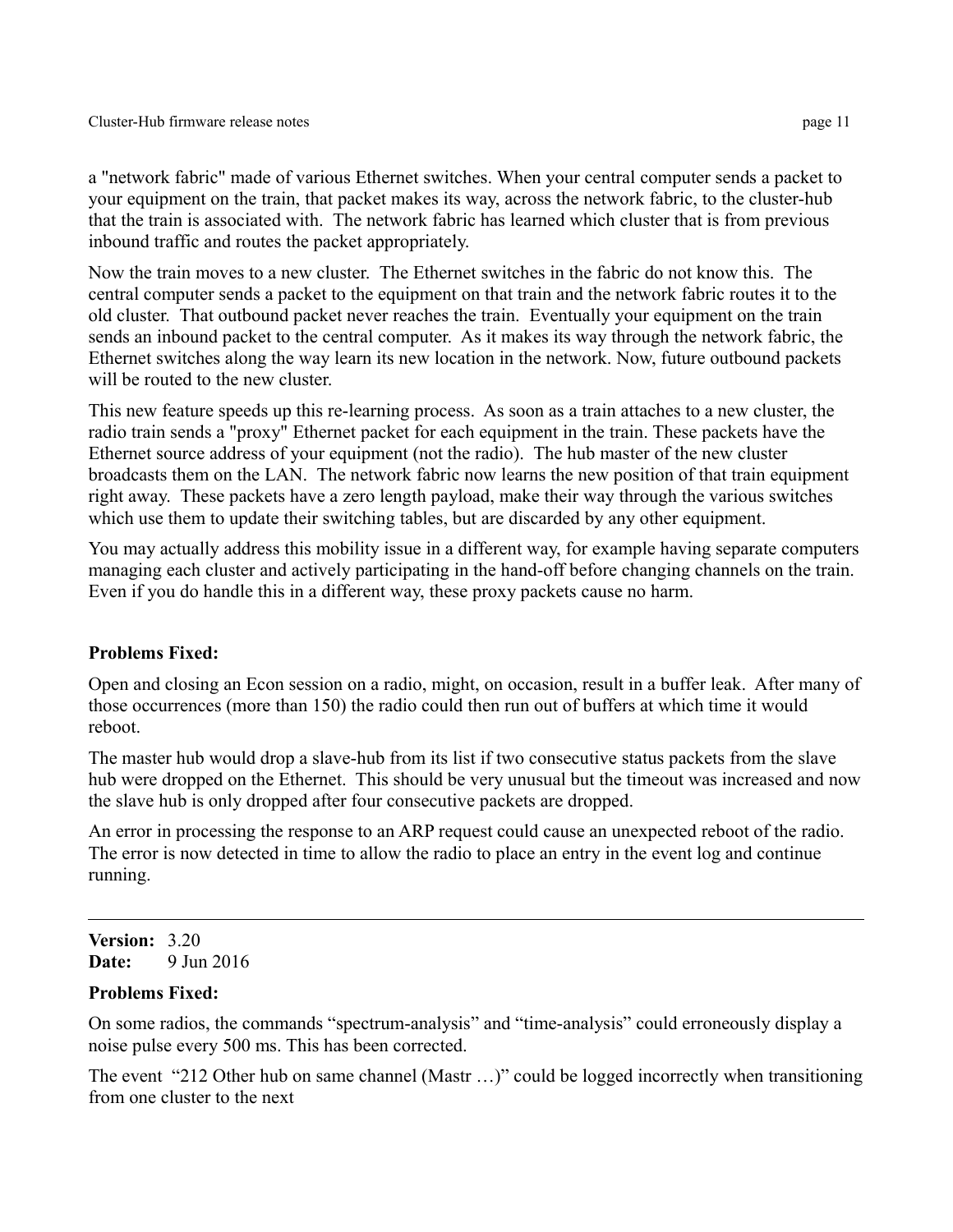Improved transmit power calibration on certain radios with serial numbers between AF040001 and AF040400.

# **Version:** 3.30 **Date:** 28 April 2017

#### **New Features:**

At a deployment in Singapore a faulty media converter (fiber to Ethernet converter in the wired network) caused a large and sudden drop of Ethernet packets going into one hub radio. That hub perceived this drop as the master having been disconnected and, since it was the alternate master, attempt to take over the mastership. This resulted in having two masters in the cluster, causing a conflict that resulted in communications with the trains to be impaired.

This version introduces several features to make the system tolerant to failures in the wired Ethernet. The hubs now must be "master-capable" in order to attempt to become the master of the cluster (prior to this version every hub was considered master-capable). In order to become "master-capable" the following conditions must be true:

- 1. The number of hubs in the cluster must equal or exceed the "min-cluster-size" specified in the ">node" command.
- 2. The Ethernet receive packet drops into that hub must not exceed a certain threshold.

Condition 2 requires the hubs to measure the packet drop percentage on their Ethernet receive ports. They compute this from the number of sync-status packets received over each second (sync-status packets are multicast, once per second, by every hub in the cluster). This computation is a running average since packet drops can be random and, in a small cluster, there is not enough sync-status packets to get an accurate number within one second.

If or when a media converter fails suddenly, the running average of the packet drops will take some time to rise and make the hub not "master-capable". Under those conditions, having two masters on a cluster is still possible for a short period. All hubs now detect when a second hub attempts to become a master and, if there are two masters in the cluster, they ignore the new one. This allows the system to continue to work until the hub experiencing Ethernet packet drops becomes not "master-capable".

There is also a "slave-capable" feature introduced in this version. If the Ethernet packet drop percentage exceeds a higher threshold, the hub declares itself as not "slave-capable". When not "slavecapable" the master will not assign that hub to transmit any packets to the train radios. Otherwise, a train that is being covered by an affected hub might lose communications with the wayside.

The current percentage of Ethernet packet drops is now displayed in the "show" command.

The command ">show radios" now reports whether the hub is capable to perform as a master and/or slave. At the master this information is displayed for every hub in the cluster.

If a hub is not capable of being either a master or slave, it displays a warning in the ">show" command.

There is a new engineering command ">monitor-master-capable" which shows the running average for the Ethernet packet drop percentage and several other parameters.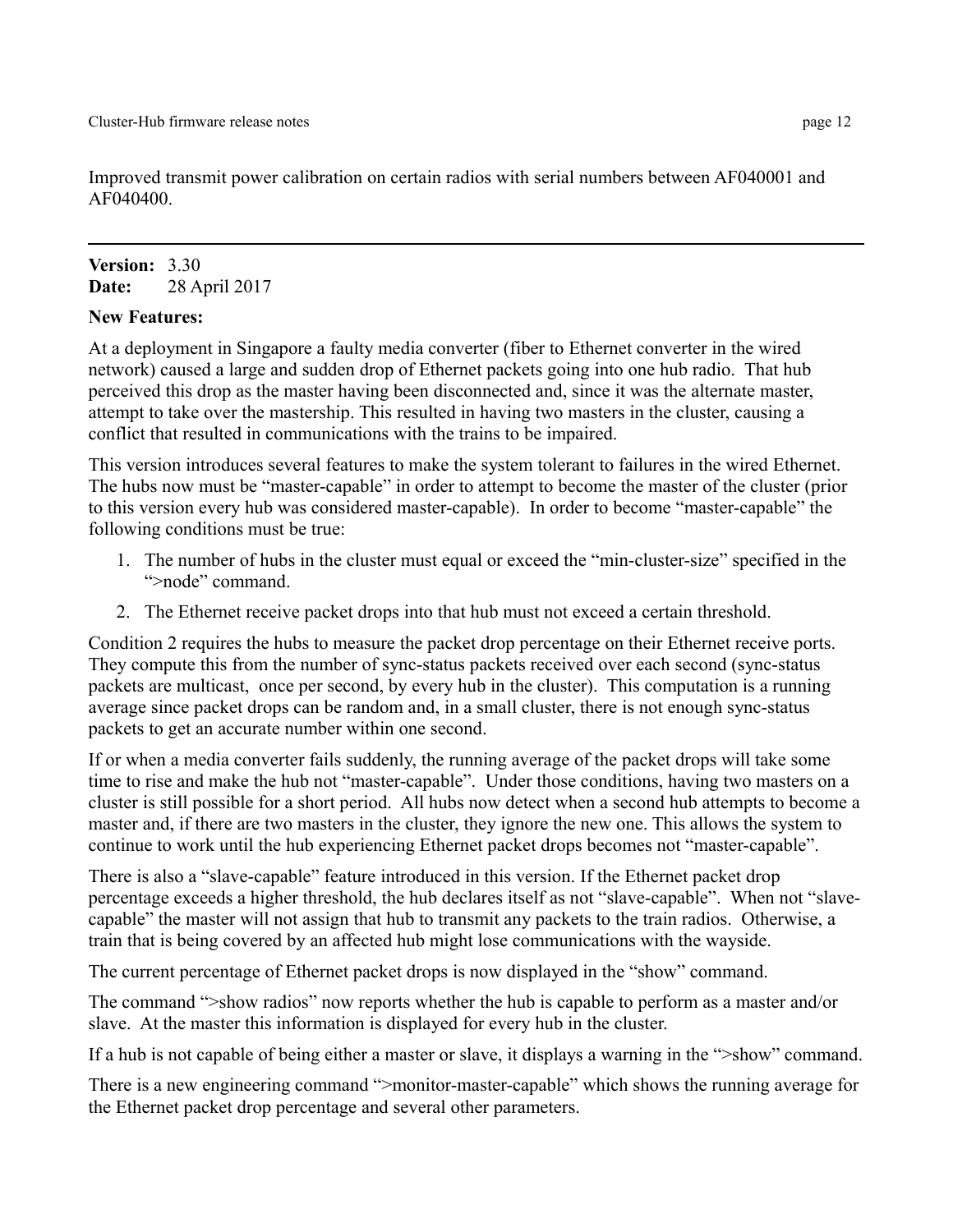To test these features there is also a new engineering parameter to the ">ethernet" command to artificially introduce random packet drops on packets received over the Ethernet. You can issue the command:

```
>ethernet drop-packet-rate=90
```
to simulate a random packet drop of 90% in the Ethernet receive packets into this radio.

# **Problems Fixed:**

In a slave hub the event "187 Bridge enet inq overflow" could be erroneously logged. This resulted from the process of opening a Telnet session on a slave hub which was queueing an extraneous broadcast packet into a queue that is not used. After several such sessions the queue was full. Other than the erroneous log this has no impact in the operation.

In a slave hub the event "200 Cycle evt 1 overrun: 65 us (0, 75 us)" was being logged occasionally by a slave hub that had been schedule to transmit in the second slot of the cycle. This is not a problem, the overrun is usually less than 100 us. We changed the code such that this condition does not result in a log.

# **Problems Remaining:**

After being up for over 8 or 16 months the date/time tracking has a rollover problem and displays the date incorrectly. Rebooting the radio solves the problem. Solved in version 3.32.

**Version:** 3.31 **Date:** 13 July 2017

# **New Features:**

In a cluster hub deployment any portion of the track is typically covered by multiple hubs. This provides redundancy and allows the hub-master to smoothly perform the hand-off between hubs as the train moves along the track.

When a slave-hub receives an inbound transmission from a remote (train), it forwards that packet to the hub-master for processing. Since any portion of the track is covered by multiple hubs this results in several repeated packets being sent to the master.

These multiple packets are usually not an issue. But if there are many remotes present (say, 10 or more) and there is a "dense" coverage (each remote covered by, say, 12 or more hubs) this may generate an excessive number of packets for the hub-master to process and it may fall behind. This can result in delays and packets being dropped.

With this release the slave-hubs monitor the traffic on the Ethernet and track which slave hubs are covering each remote and their signal strengths. Then only the four strongest slave-hubs forward their packets to the hub-master. Therefore, even with a "dense" coverage, there will not be an excessive number of packets for the hub-master to process.

This feature can be turned on or off with the command:

# **>rf-receive forward-all-packets=on** or **off**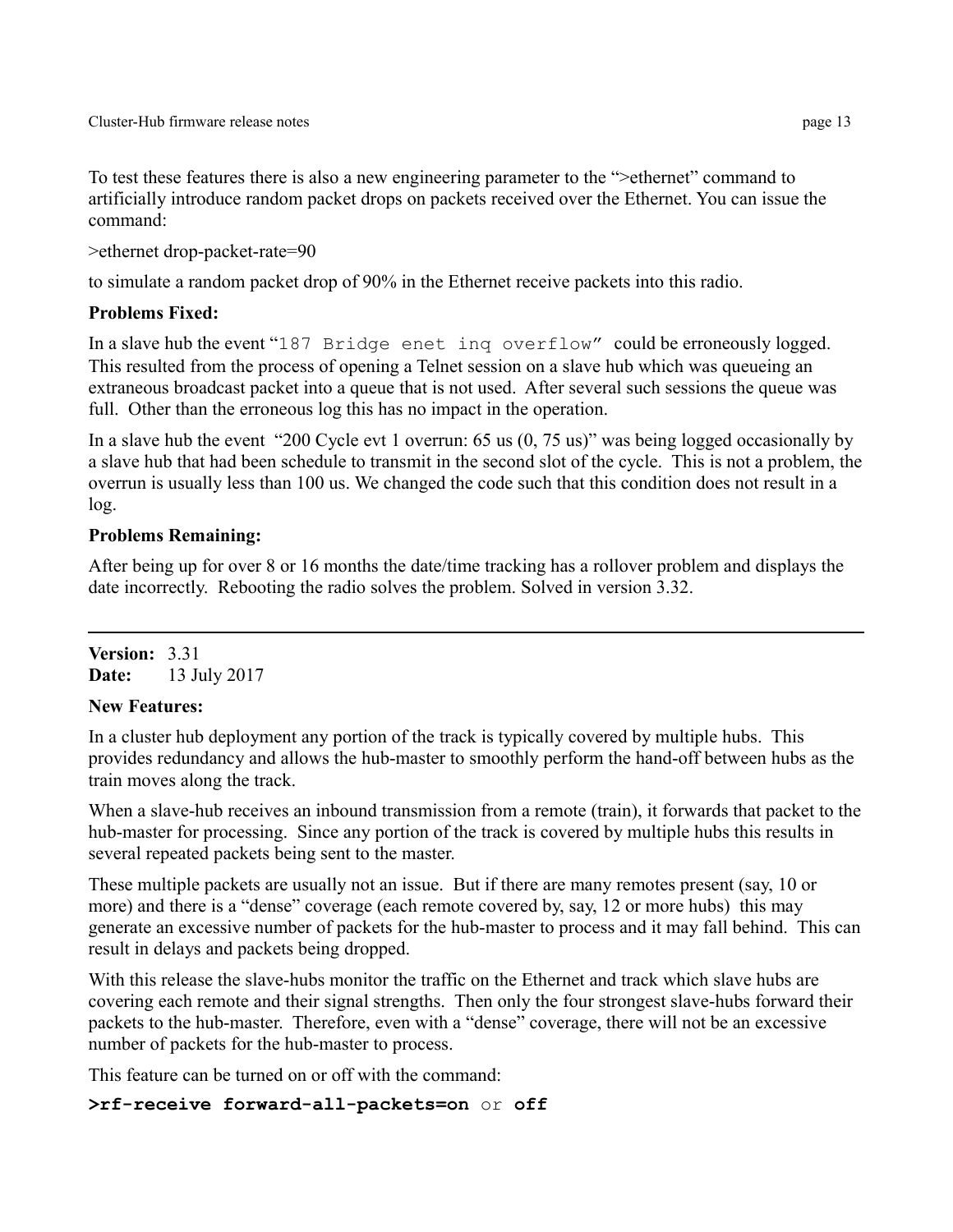The default is off, meaning that the slave-hubs will limit the number of packets flowing to the hubmaster. Turning the forward-all-packets to **on** can be useful during commissioning of a new deployment to verify the actual coverage of the track. The number of hubs that cover a specific remote is displayed in the "monitor-link" report, under the column "Rd"(redundancy) as shown below:

| REMOTES: |                   |     |                                                |                                     | % received by |  |  |  | Recent |  |  |
|----------|-------------------|-----|------------------------------------------------|-------------------------------------|---------------|--|--|--|--------|--|--|
|          |                   |     |                                                | Total N hubs (ever) (now) Hubs RSSI |               |  |  |  |        |  |  |
|          | Name              | S/N | Since                                          | Replies 3+ 2 1 0 0 Rd Hi-Max Min    |               |  |  |  |        |  |  |
|          |                   |     |                                                |                                     |               |  |  |  |        |  |  |
|          | 3 rmt-17010 17010 |     | $00:20:40$ 45588 99. .01 .00 .00 0 3 2 -43 -65 |                                     |               |  |  |  |        |  |  |

With the forward-all-packets=on the redundancy number is the true receive redundancy. With the forward-all-packets=off that number will be clipped at 4 or 5. You only need to issue this command at the hub-master, all slave hubs will change their setting to match.

This release also has a new command ">monitor-ethernet" which reports the number of packets received and transmitted on the Ethernet, by that radio, over the past one second. It displays the total number of packets and breaks them down by their destination address: Unicast, Broadcast, Multicast1 and Multicast2.

## **Version:** 3.32 **Date:** 19 May 2018

## **Problems Remaining:**

Do not use this build – the command ">show radios" issued at a remote radio can induce a reboot of a hub (fixed in version 3.33)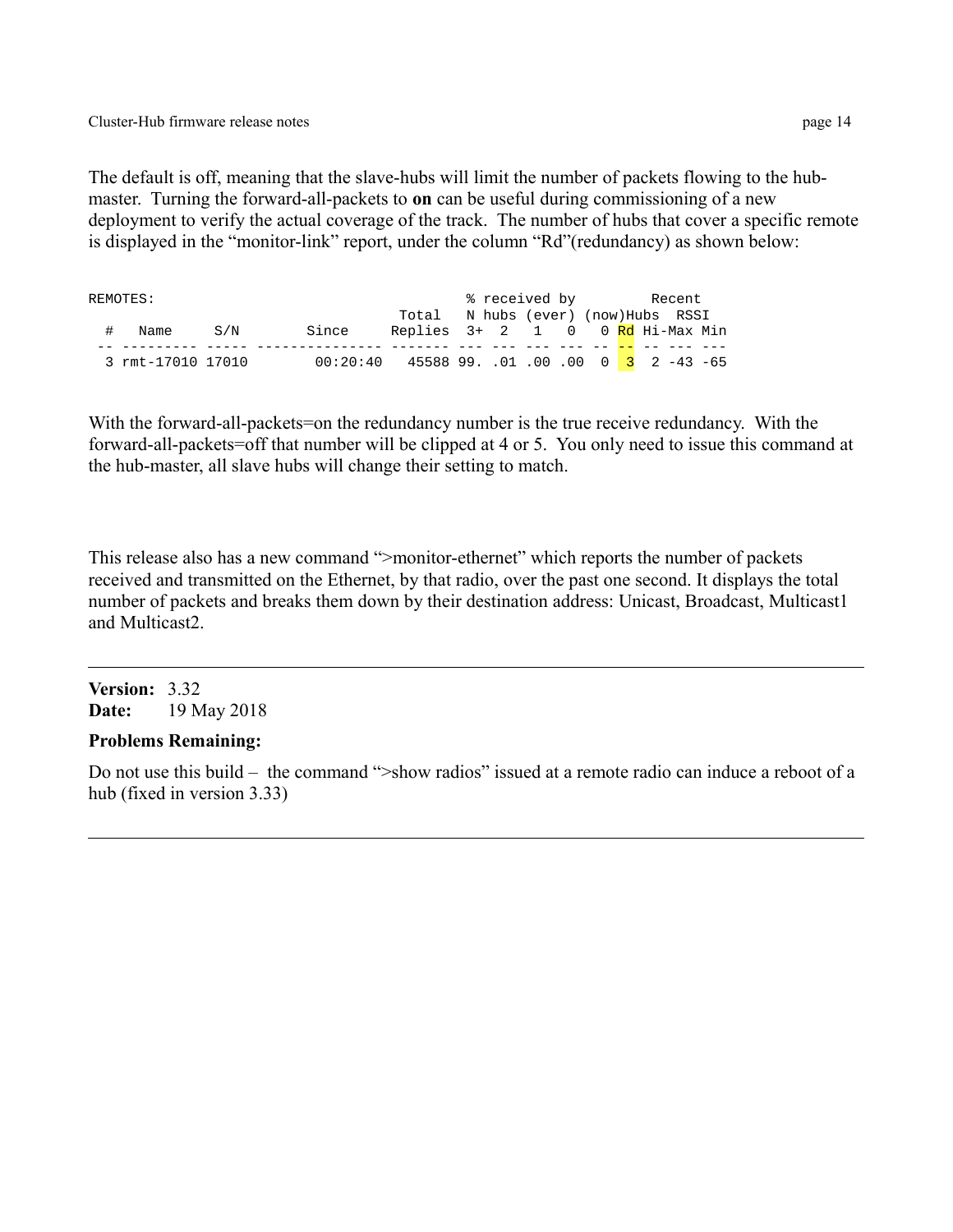**Version:** 3.33 **Date:** 25 Oct 2018

#### **New Features:**

## **Problems Fixed:**

Fixed the problem introduced in version 3.32 where the command ">show radios" issued on a remote could induce a reboot of a hub.

After being up for over 8 or 16 months the date/time tracking had a rollover problem and displayed the date incorrectly. This is now fixed.

Dropped the priority of ROAMPROXY event log message to avoid filling the event log from normal movement of the trains between clusters.

Short packets were being padded to 64 bytes, now to the minimum of 60 (had no bad effects).

**Version:** 3.34 **Date:** 06 May 2019

## **New Features:**

Using the ">time" or ">date" commands to set a new time/date in one radio in the network (hub or remote) now triggers a packet transmission to propagate the new time/date to all the radios in the network.

Introduced a new option that limits the maximum RF transmit power to 20 dBm for compatibility with EU requirements ("ETSI bit")

The ">memory" command now shows a low water mark of free buffers (IRP buffers).

## **Problems Fixed:**

Certain NTP packets ("Mode 7 extensions") could cause the radio to set its time/date incorrectly. It is now fixed.

An assert could cause a reboot in slave-hubs when the number of hubs in the cluster changed suddenly: Assertion cluster n dhubs  $\leq$  (hi cluster idx + 1) failed in hub mstr.c

This no longer causes a reboot, only an event being logged.

The event "Pkt from non-existing rmt x" could be logged repeatedly and incorrectly at a slave hub that had not seen that remote directly. Introduced in version 3.31, has no bad effects, it is now fixed.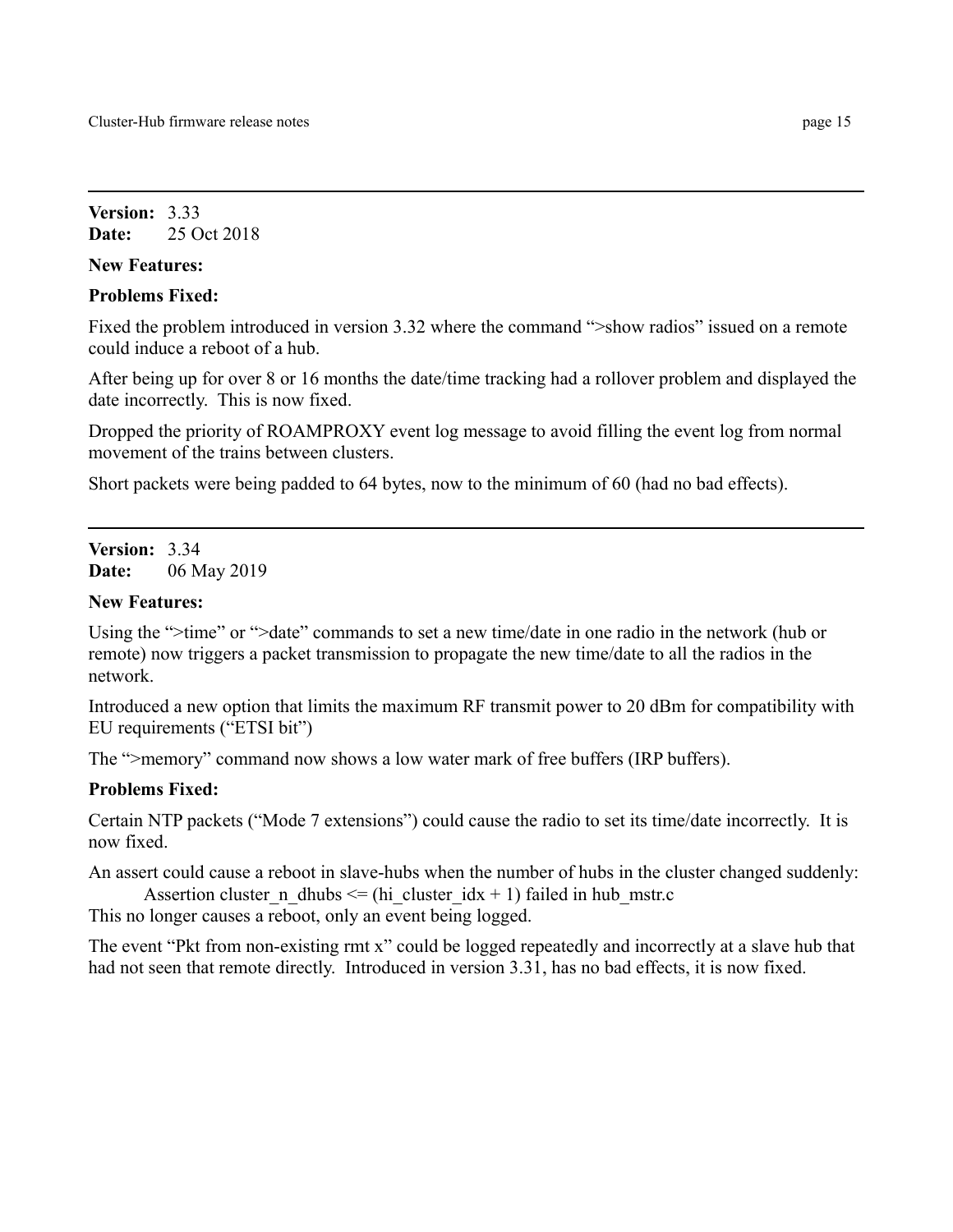**Version:** 3.40 **Date:** 26 Feb 2020

# **Compatibility:**

When upgrading to this version all hubs in a cluster should be upgraded at the same time. However, at the remote radios you can run an older version (3.3x) with version 3.40 on the trackside.

# **Known Problems:**

This version does not run properly in the Classic radio model (AR24027). Use at least version 3.41 or later.

# **New Features:**

1. Media Converter failure recovery enhancements: The Ethernet network connecting the various hubs in a cluster is often implemented with fiber-optic links. In these deployments each Ethernet link includes media converters at both ends of the link. In a deployment in Singapore it was found that these media converters could go into a failure mode dropping a large number of Ethernet packets, which in turn would cause the cluster network to become unstable with multiple hubs assuming the master role.

Version 3.30 introduced a mechanism to detect when Ethernet packets are being dropped, and for the affected hub to become "non-master-capable". However, in spite of this mechanism, there are more complex media converter failure modes that were still causing the cluster to become unstable for periods exceeding 40 seconds. This version introduces several enhancements to deal with those failure modes:

*1.1 Alternate master "sticky" selection:* While the network is running, the various hubs pre-select a hub that will assume the master role if the master were to drop out (this selection can now be monitored with the ">show radios" command where both the **master** and **alternate** are identified – see example below). In version 3.30 any hub behind a failed media converter might momentarily assume the master role and then drop off when its measurement of packet drops reached the threshold to make it nonmaster-capable. Now, if the hub is not pre-selected as the alternate, it will not attempt to become the master for a short period, allowing the packet drop measurement algorithm to catch up and make it non-master-capable before it tries to become the master.

*1.2 Illegitimate master:* If the media converter having problems is the one connected to the **alternate** master, that hub will still attempt to become the master. As part of being master it may also become the heartbeat source. In version 3.30 hubs accepted all heartbeat packets, from any source. This was (usually) not a problem because the cycles of both masters remained synchronized. But the rare cases when the cycles of the two masters were not in sync triggered the unstable events that persisted in version 3.30. In this version the hubs identify the new master as illegitimate and discard all packets received from it, including heartbeat packets.

*1.3 Packet drop measurement enhancements:* In version 3.30, when the cycles of the two masters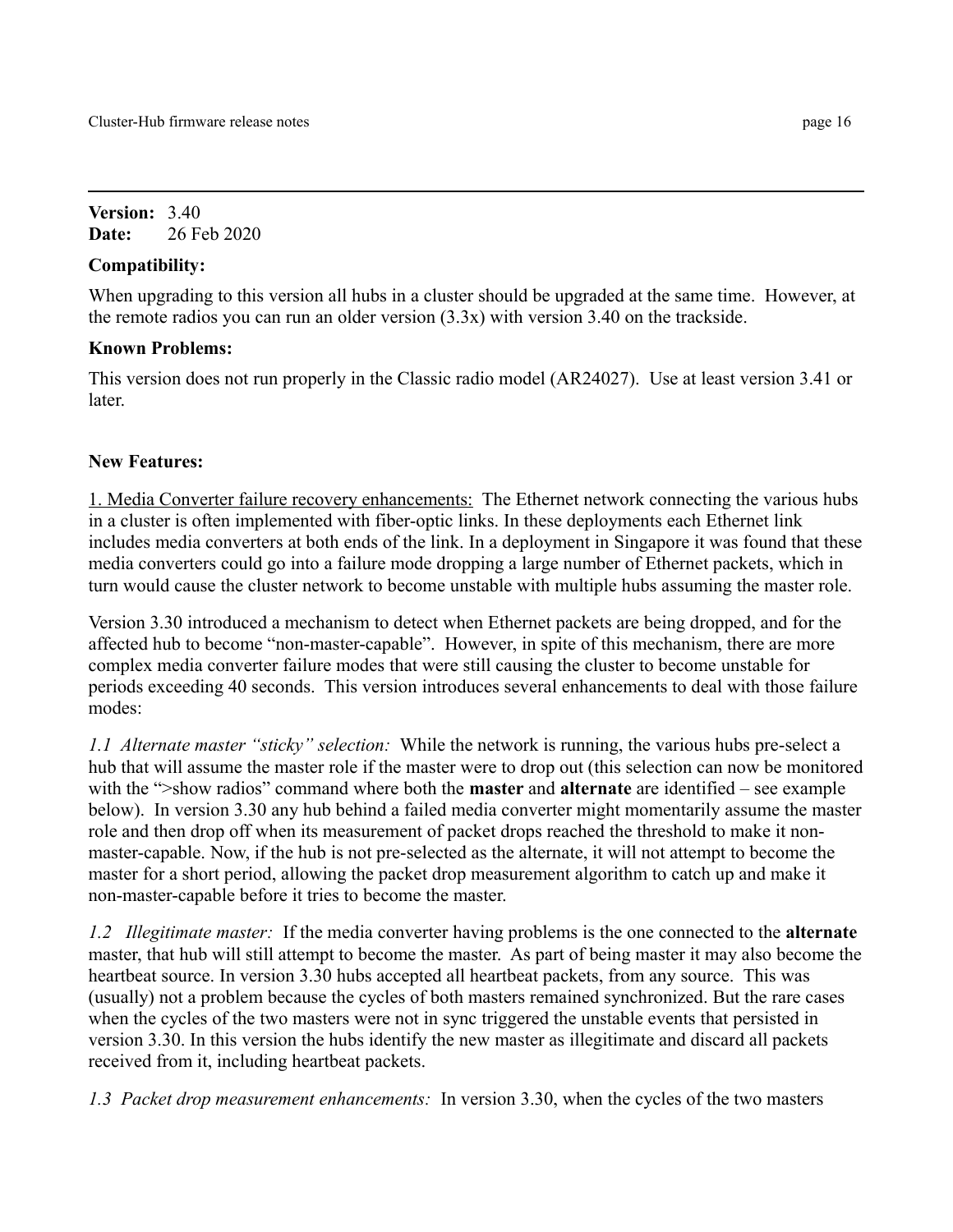were not in sync, all other hubs would restart their cycles, causing the true master to make an error in its measurement of packet drops and possibly become non-master capable. The packet drop measurement was enhanced such that the master will not be fooled by the other hubs resetting their cycles.

*1.4 Multiple Master-hubs:* This is explained as a separate heading below.

*1.5 Transmit Ethernet packets drops detection and recovery:* All the mechanisms described above detect and recover from packet drops arriving at one specific hub. Packet drops in the opposite direction (transmitted by a hub into the network) had not been addressed in version 3.30. This version introduces a mechanism to detect and recover from those Ethernet failures.

Packet drops on traffic transmitted by a non-master hub have little impact. As those drops increase, the inbound traffic from remotes will not reach the master hub. As a result the master will use that hub less and less to transmit outbound traffic to those remotes. That hub may be dropped altogether and, if the system is designed with redundancy, it will keep running.

On the other hand Ethernet packet drops of packets transmitted by the master hub have a very severe impact. In every cycle the master multicasts two key packets (the inbound and outbound schedules) to all the hubs. If either of those are dropped no hubs will transmit in that cycle. As the drop rate increases the network will stop functioning but the hub-master remains unaware of the problem and it will persist. This situation is very apparent when examining the event logs of any non-master hub which will be full of the event indicating that schedule packets were missing.

This version introduces features that detect when packet drops are occurring, and, in the case of a master, recover from the situation. These are described below:

Packet drop measurement: All hubs multicast a sync status packets once per second. These packets now include a packet sequence number. Each hub uses this sequence number to compute the average packet drops on the packet flow from each of the other hubs. These measurements are displayed in the ">show radios" output which now includes a new column, Ether Drop, shown below:

```
mst-30005 #> show radios
```

```
CLUSTER HUBS (redundancy 1):
```

| # | Name                | S/N | Since    | Capable<br>Mas/Sla | Ethr<br>Drop   | Od Tx<br>bytes |
|---|---------------------|-----|----------|--------------------|----------------|----------------|
|   | 0 mst-30033 30033   |     | 00:00:03 | Master             | 0 <sup>°</sup> |                |
|   | 1 hub-30041 30041   |     | 00:00:03 | yes yes            | 0 <sup>°</sup> |                |
|   | * 2 hub-30005 30005 |     | 00:00:03 | yes yes            | 0 <sup>°</sup> |                |
|   | 3 mst-30038 30038   |     | 00:00:04 | Altrnt             | 0 <sup>°</sup> |                |
|   | 4 hub-30307 30307   |     | 00:00:04 | yes yes            | 0 <sup>°</sup> |                |
|   | 5 hub-30297 30297   |     | 00:00:05 | yes yes            | 35%            |                |
|   | 6 hub-41877 41877   |     | 00:00:06 | yes yes            | 0 <sup>°</sup> |                |
|   | 7 hub-44016 44016   |     | 00:00:06 | yes yes            | 0 <sup>°</sup> |                |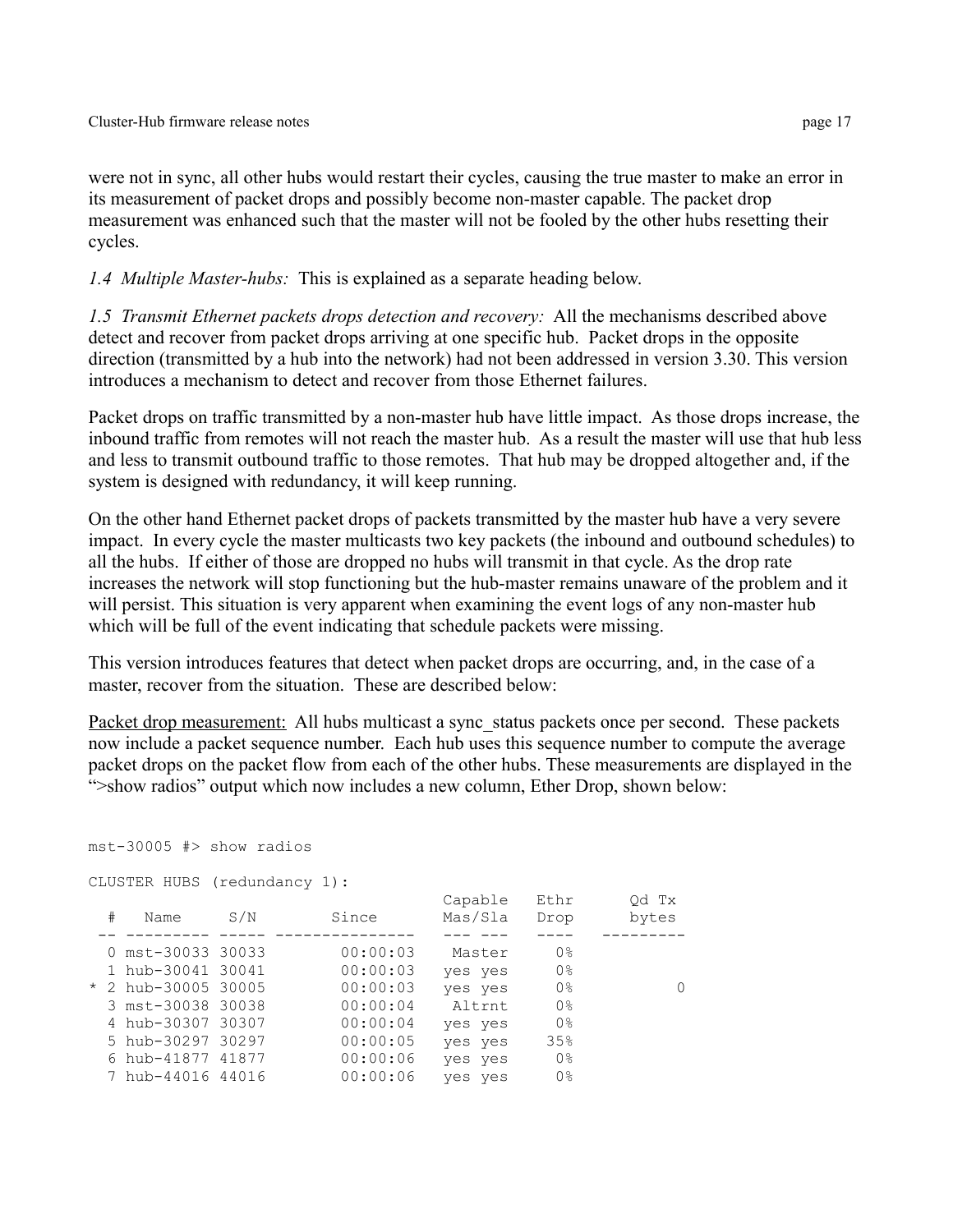To compute the drop rate from the master the hubs use the two schedule packets that the master hub transmits in every cycle. These come at a much higher rate than the sync\_status packets so this drop rate is more accurate and recent. When a hub measures a packet drop rate from the master higher than 10% it indicates this fact in the sync\_status packet. The master hub collects this information, and, if it finds that **all** hubs are reporting this issue it resigns the master role allowing the alternate master to take over. It is important for the alternate master to be configured with the same node type as the master (both as "hub", or both "master-hub"), otherwise the hub with the faulty Ethernet will take over the master role again after a timeout of 30 seconds.

Since packet drops from a non-master hub have a minor impact in performance, a faulty media converter associated with those hubs might go undetected for a while. You should collect the ">show radios" output from all hubs on a regular basis. The faulty media converter can be identified when all hubs report a sustained non-zero Ether Drop originating at the same hub. In the example above, if the reports from all hubs show an equally non-zero packet drop rate from hub-30297, it is very clear that a media converter associated with that hub is faulty. But note that with a very high packet drop rate  $(\sim 50\%$  and above) the hub may not show on the list. So you must also check that all hubs in the network are accounted for in the ">show radios" list.

2. Multiple Master-Hubs: You can now configure more than one hub as the **master-hub** in a cluster. When two hubs are configured as master-hub they will select among them the one that will assume the master role with the other becoming the **alternate** master as described above. If the unit that assumed the master role subsequently fails or reboots the alternate assumes the master role. This is no different than if you had only one master, and the **alternate** was a unit selected among the generic hubs. The difference is that when the first unit comes back online it will join the cluster and become the **alternate** master without disrupting the current master.

Previously you could configure only one unit as the master-hub and you may still choose to do that. The pros and cons between having one or two units configured as master-hub are the following:

a) With a single master hub, if that unit reboots there are two master transitions, first when the unit drops, and then when the unit joins the network again. Even though a master transition is brief it still causes a drop in the communications with the remotes for a couple of seconds. With two master hubs there is only one transition (when the first master drops out).

b) If a master hub happens to have a problem in its media converter resulting in a moderate drop of Ethernet packets, that unit will relinquish the master role. If the packet drop rate subsequently recovers, if that hub is the single master-hub, it will take over the master role again. This can go on for a while as the media converter behavior fluctuates. But if there are two master-hub units, the second one will not relinquish the master role avoiding the unit with a faulty media converter from ever becoming master.

c) With a single master hub there is only one unit that you need collect logs from on a regular basis to get the logs from the master. When two units are configured as master you need to collect the logs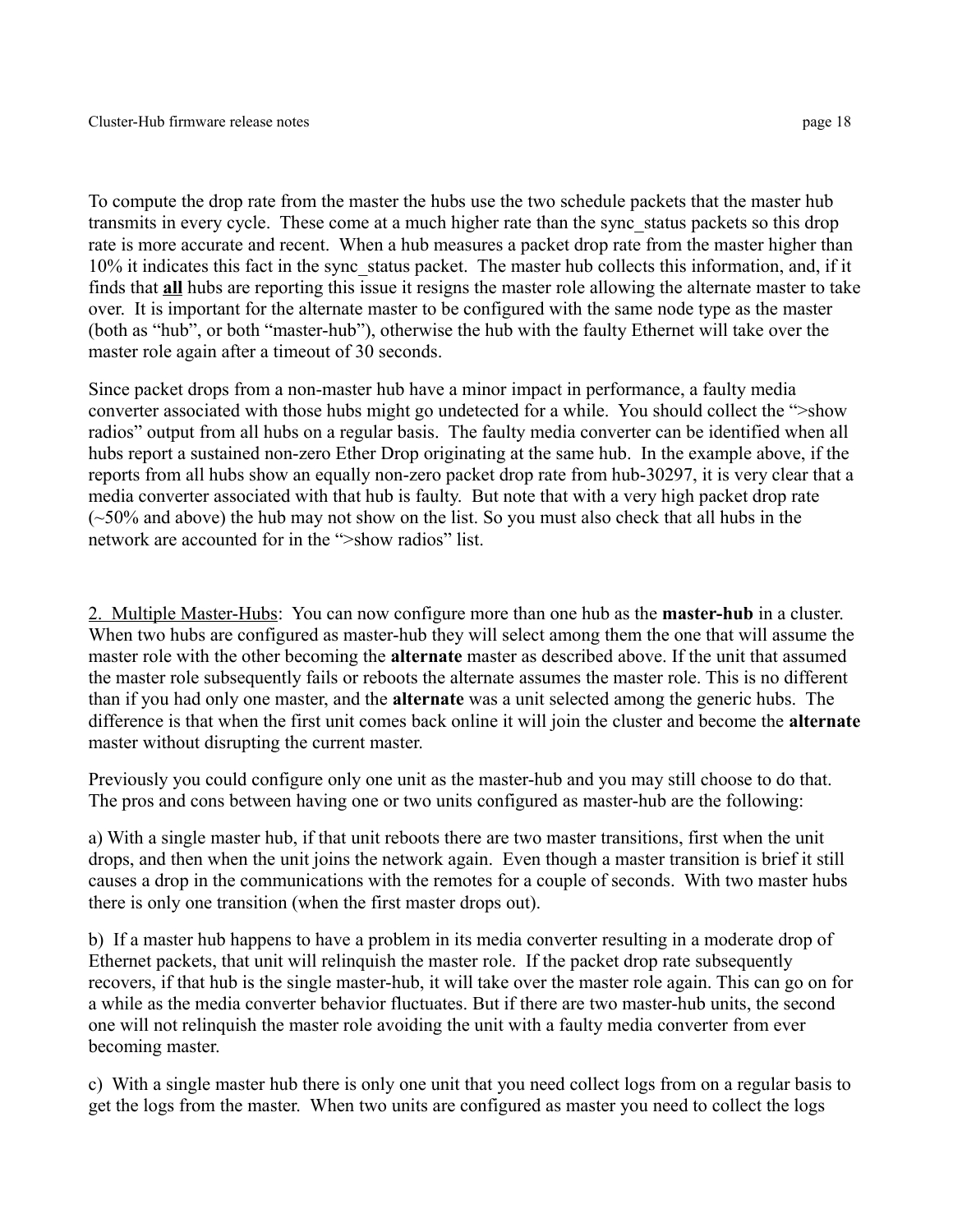from both (or find first which one is the master at that time).

We recommend configuring two radios as master-hub, mainly for reason b) above.

3. RF overlap between clusters: When two clusters operate on the same channel and there is some (unexpected) RF overlap, a remote radio can hear from hubs in both clusters. Previously the remote might attach to the distant cluster for a short time until collisions from the closer hubs would force a disconnect. Now, during the attachment process, if the remote hears from the closer cluster (with a much stronger signal) it aborts attaching to the far one to attach to the closer one.

4. Broadcast traffic: The "Ethernet" command includes an option, "block-remote-broadcast", that prevents broadcast packets originating at a remote from being transmitted back over RF to reach all other remotes. In Singapore there are some areas deployed with two clusters with inter-cluster synchronization that share broadcast traffic. In that situation broadcast packets generated by a remote in one cluster reach the other cluster master over the Ethernet and are then transmitted over RF to all its remotes regardless of the block-remote-broadcast setting. With this version, if block-remote-broadcast is set, the two masters now flag the addresses of stations that are associated with all remote radios and will not transmit, over RF, broadcast packets originated by those stations. The addresses flagged this way will remain active for the time specified in the **ethernet multicast-timeout** parameter. This timeout must be set to at least 60 seconds for this feature to work (the new factory default for this parameter is now 600 seconds).

5. Media converter failure simulation enhancements: Modified the simulation of the Ethernet packet drops (available in engineering mode with the **ethernet** command) such that Econsole packets are never dropped, allowing to control the radio over the Ethernet, even when packet drops are being simulated. Added simulation of dropping packets in the opposite direction (transmitted from the radio to the network).

Also added a new engineering command, **delay xxx**, that introduces a delay of xxx ms to the command parser. This allows to build a script file with radio commands and introduce a delay between them. You can use this to build more elaborate failure modes of the media converter, varying the Ethernet packet drops dynamically.

# 6. Miscellaneous:

Added an event to track when the free memory buffer pool is getting below some low threshold and keep tracking it down. However, if the radio runs out of buffers, the unit will reboot and those events will be lost. This requires to have the logs collected regularly, to show the rate at which buffers are leaking.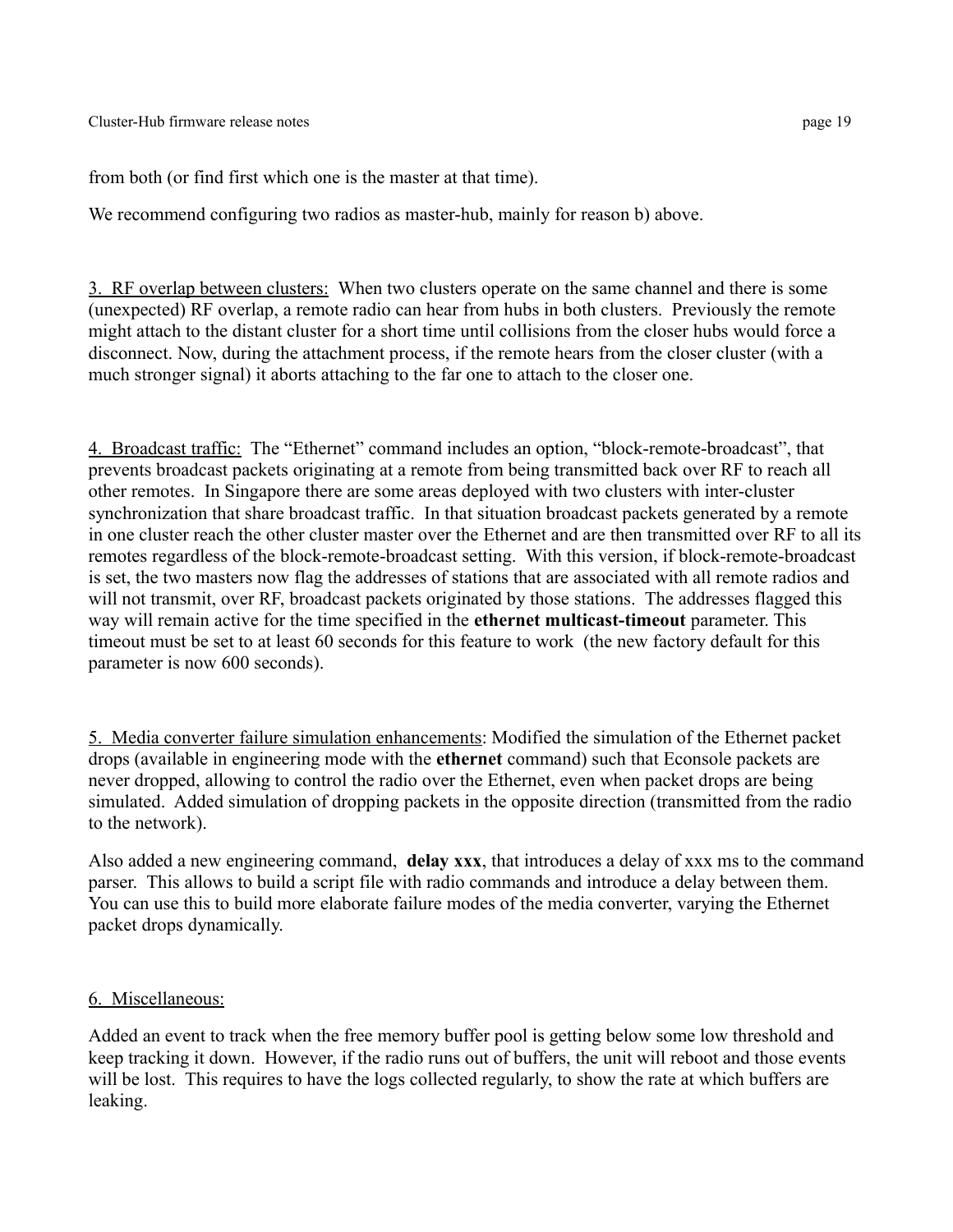Modified several of the events being logged for better visibility into the processes underneath. Several events now report the RSSI associated with RF transactions, others report the number of hubs in the cluster which is used to compute Ethernet packet drops.

## **Problems Fixed:**

```
1. In a cluster some slave-hubs might repeatedly log the event:
133 Ether sync pkt delayed (3). tt: 28/51 (19)
```
which was being logged incorrectly, induced by a larger than nominal difference in the oscillator frequencies between the synchronization master and the slave-hub. The consequence was a less precise synchronization of the cycles between hubs. In this version we modified the FPGA to route a more precise clock to the cycle timer. As a result the cycle synchronization is more precise and this event is no longer logged (unless the heartbeat packet is actually delayed on the Ethernet).

2. When changing channels at a remote radio (from chan A to chan B) there was a possible race condition that could result in a delay in attaching to the new cluster by as much as 10 seconds. This happens only if the command to change channels is received during the one cycle while the radio is in the middle of attaching to the cluster in the current channel. These are the details:

- 1. The remote radio was trying to attach to the current cluster (on chan A), and had received an **invitation-to-join** and just transmitted an **associate rqst** packet
- 2. Immediately after this transmission and before it receives an acknowledgment on chan A, the user changes the radio receive channel to chan B.
- 3. The remote radio now receives packets from the new cluster in chan B. Instead of associating to this new cluster it reports that there is a conflict of two clusters in the same channel. This could last as long as 10 seconds before giving up, and attaching to the new cluster on chan B

This only happened if the command to change channels is received in the cycle between transmitting an associate request (on chan A) and receiving its acknowledge.

This has now been fixed.

3. The master hub keeps a count of the remotes currently attached to its cluster. With a weak RF link, a remote can lose the connection and reattach frequently. Under those conditions there was a race condition where the count of remotes, kept by the master, might become below the actual number of remotes. Once this happens, when all remotes move away from the area the count of remotes would become negative, inducing a reboot of the master. This has been fixed.

4. The "display factory" command was not displaying the correct values of the Ethernet station timeouts. This has been fixed.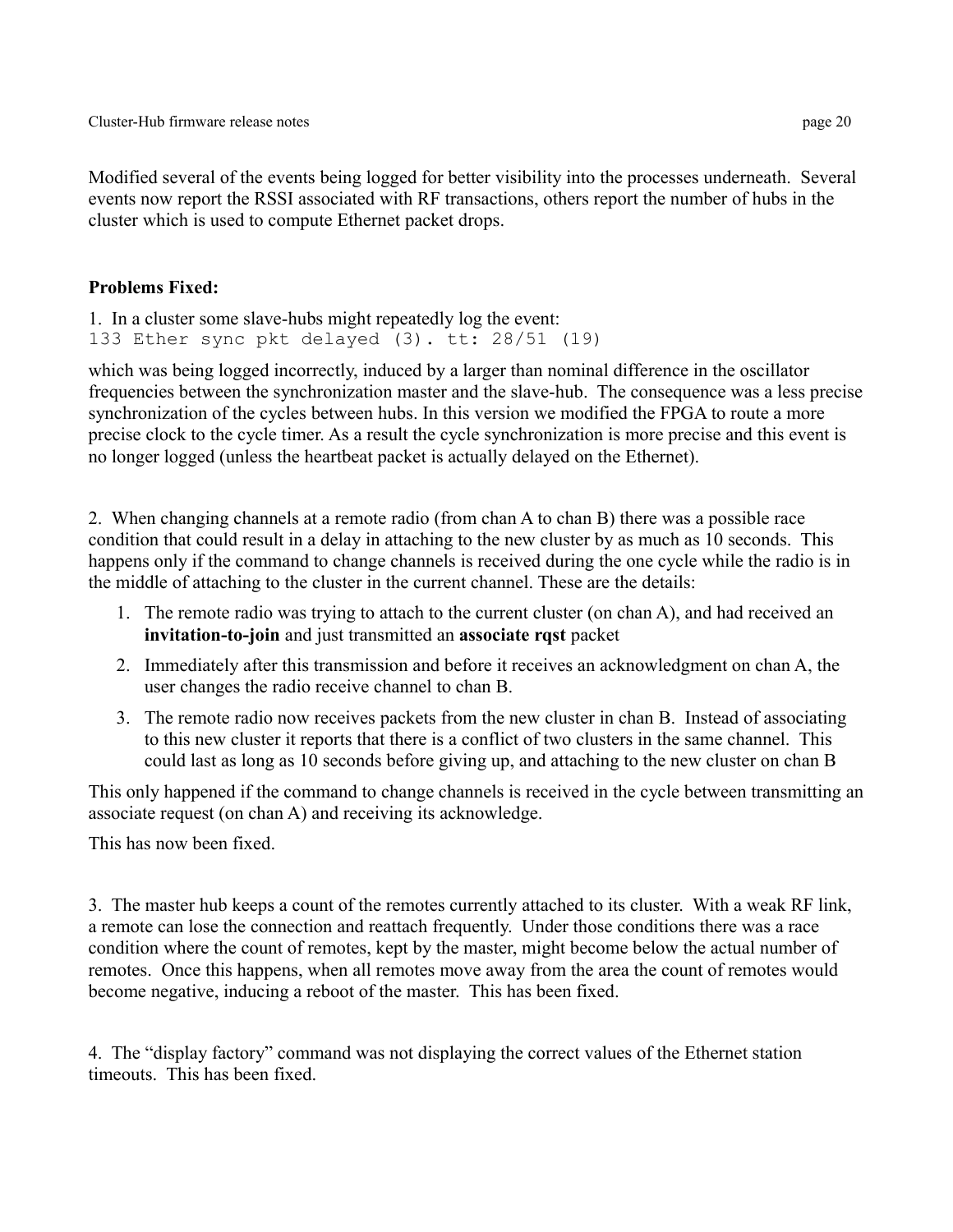5. In a small number of units the factory calibration stored a parameter in error that resulted in high transmit power levels when the unit was set to power levels below 5 dBm. This and all future versions detect and correct this parameter. Once this firmware (or later) runs once, the problem will be fixed, even when running older versions of the firmware.

# **Version:** 3.41 **Date:** 27 October 2020

#### **Problems Fixed:**

- 1. This version now runs in the Classic model (AR24027)
- 2. If the remote radio was commanded to go to one channel, started the association with a hub, then immediately commanded to another channel on which it received a packet from the different hub, two incorrect things could happen:
	- a) the radio logged the event: "Two hubs on same channel"
	- b) the radio might reboot

#### **New Features:**

In the >monitor-ethernet command added a "peak" value showing the maximum number of packets received or transmitted on the Ethernet over any previous one second.

## **Version:** 3.42 **Date:** 22 December 2020

Modified the "show radios" output by adding a new "Role"column (Master or Alternate). In version 3.40 and 3.41 that information was in the "Capable Mas/Sla" column. New format is shown below:

mst-30005 #> show radios

```
CLUSTER HUBS (redundancy 1):
```

|  | Name                  | S/N | Since    | Capable Ethr<br>Mas/Sla | Drop           | Role   | Od Tx<br>bytes |
|--|-----------------------|-----|----------|-------------------------|----------------|--------|----------------|
|  |                       |     |          |                         |                |        |                |
|  | 0 mst-30033 30033     |     | 00:00:03 | yes yes                 | 0 %            | Master |                |
|  | 1 hub-30041 30041     |     | 00:00:03 | yes yes                 | 0응             |        |                |
|  | $*$ 2 hub-30005 30005 |     | 00:00:03 | yes yes                 | 0 <sup>°</sup> |        |                |
|  | 3 mst-30038 30038     |     | 00:00:04 | yes yes                 | ∩ %            | Altrnt |                |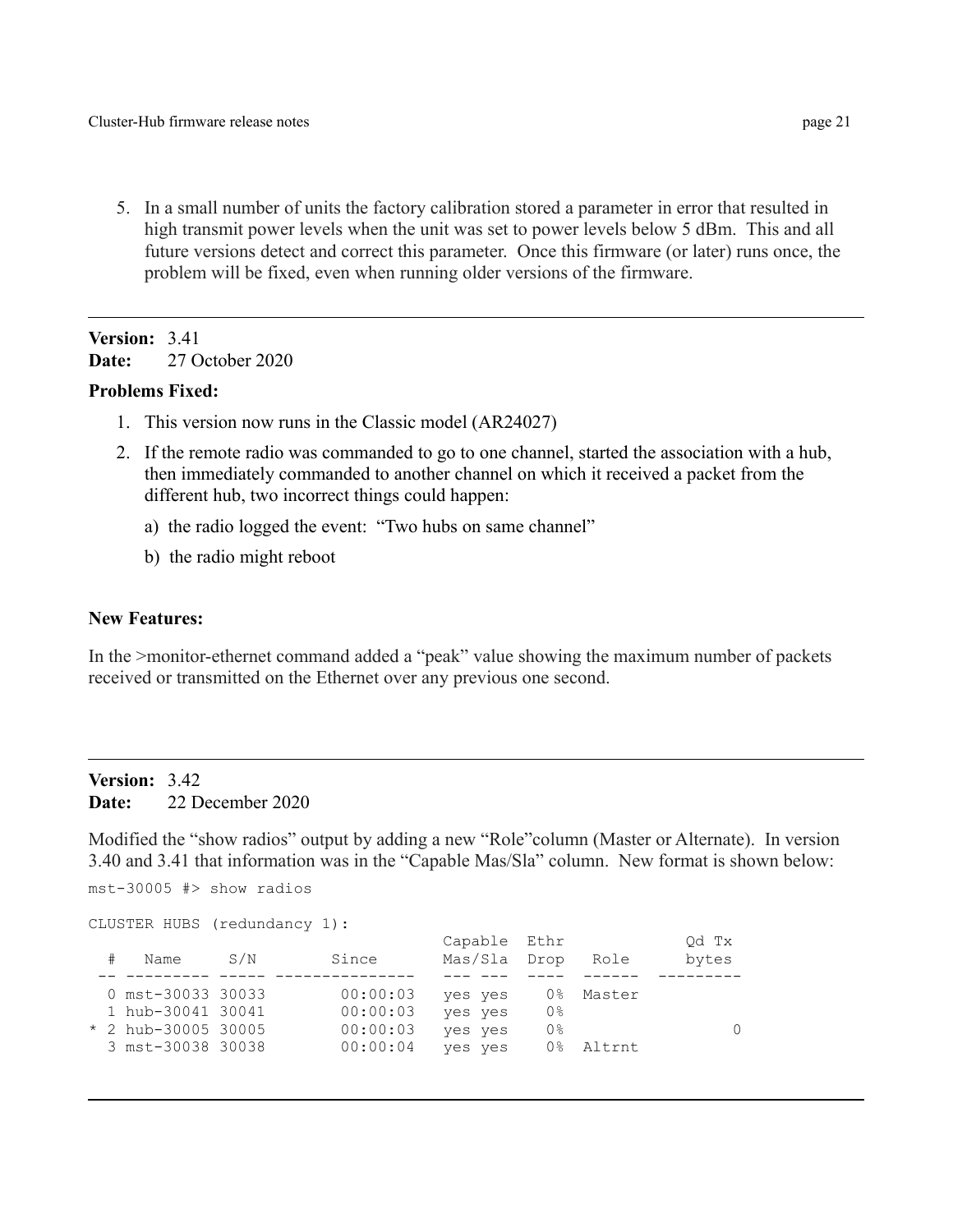#### **Version:** 3.43 **Date:** 26 January 2021

Modified the "show radios" output by adding an extra space before the "Capable Mas/Sla" column. Requested by Siemens for compatibility with their monitoring software. New format is shown below:

mst-30005 #> show radios

| CLUSTER HUBS (redundancy 1): |     |          |              |           |       |
|------------------------------|-----|----------|--------------|-----------|-------|
|                              |     |          | Capable Ethr |           | Od Tx |
| Name                         | S/N | Since    | Mas/Sla Drop | Role      | bytes |
|                              |     |          |              |           |       |
| 0 mst-30033 30033            |     | 00:00:03 | ves ves      | 0% Master |       |

# **Version:** 3.44 **Date:** 17 May 2021

#### **Problems Fixed:**

If the Ethernet connecting the hubs in a cluster consists of two or more switches, each of them connecting several hubs together, then, if you disconnect the Ethernet line between two switches and reconnect it a few seconds later, the following could occur:

- 1. As expected, when the switches get disconnected the hubs form two clusters, each with its own master.
- 2. When the switches get reconnected the two masters, if they were both configured as "masters", will not give up the master role. They both declare the other as illegitimate and continue acting as a master indefinitely. The single cluster, operating with two masters, will not operate properly.

This scenario is now identified correctly by the hubs, and the master with the lower serial number gives up master role within a few seconds after the two sub-clusters were merged.

#### **Version:** 3.45 **Date:** 27 July 2021

## **Problems Fixed:**

At a master radio with multiple remotes attaching and dropping off, on rare occasions, the event log was reporting "PMP Error" events. These could be a set of three, as follows:

16:49:12.470 24-Jun 236 PMP Error #24 (0, 116, 12) 16:49:12.470 24-Jun 236 PMP Error #32 (2, 0, 12) 16:49:12.470 24-Jun 236 PMP Error #35 (1, 124, 8)

or a string of many repeated events, over a longer period of time: